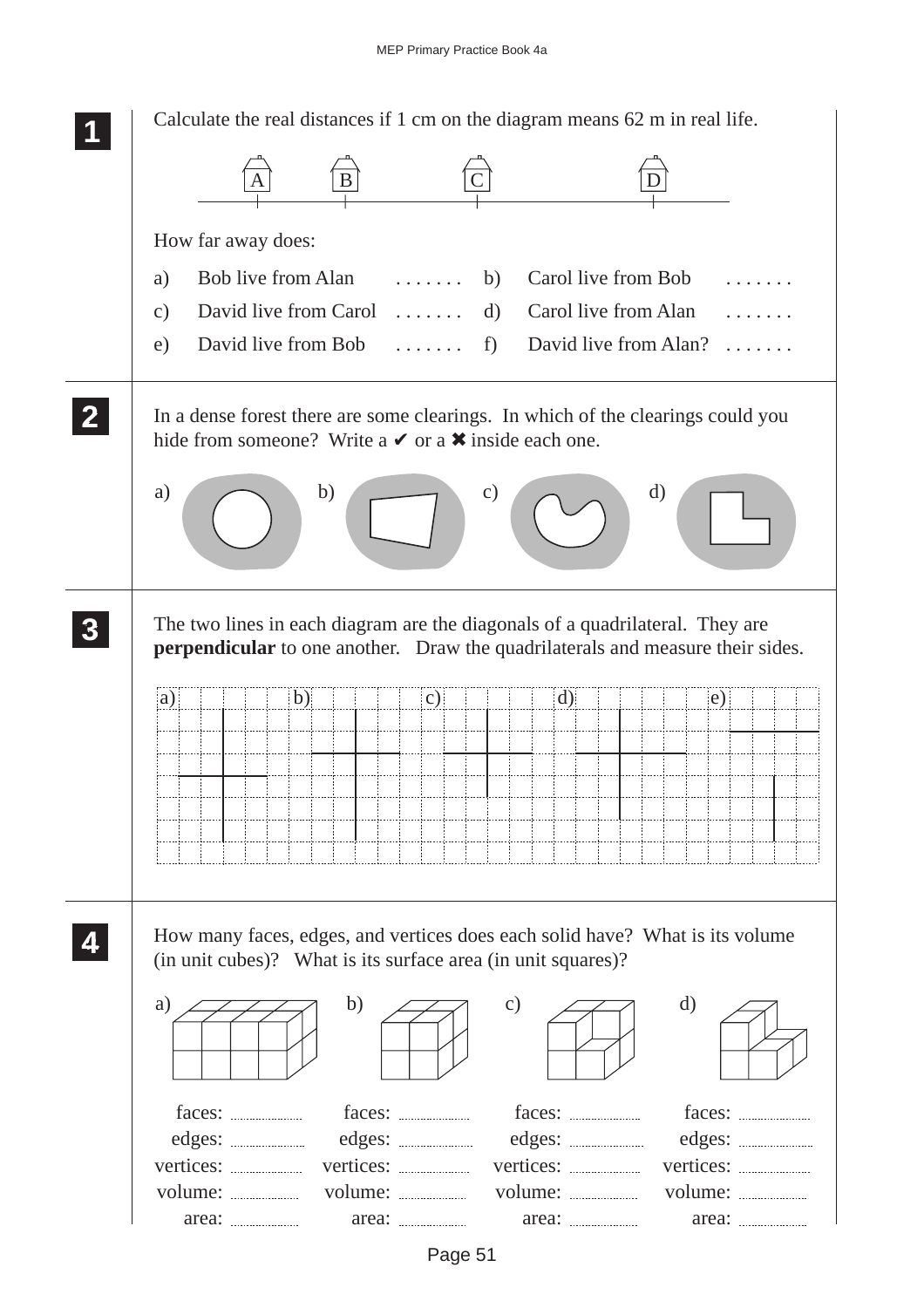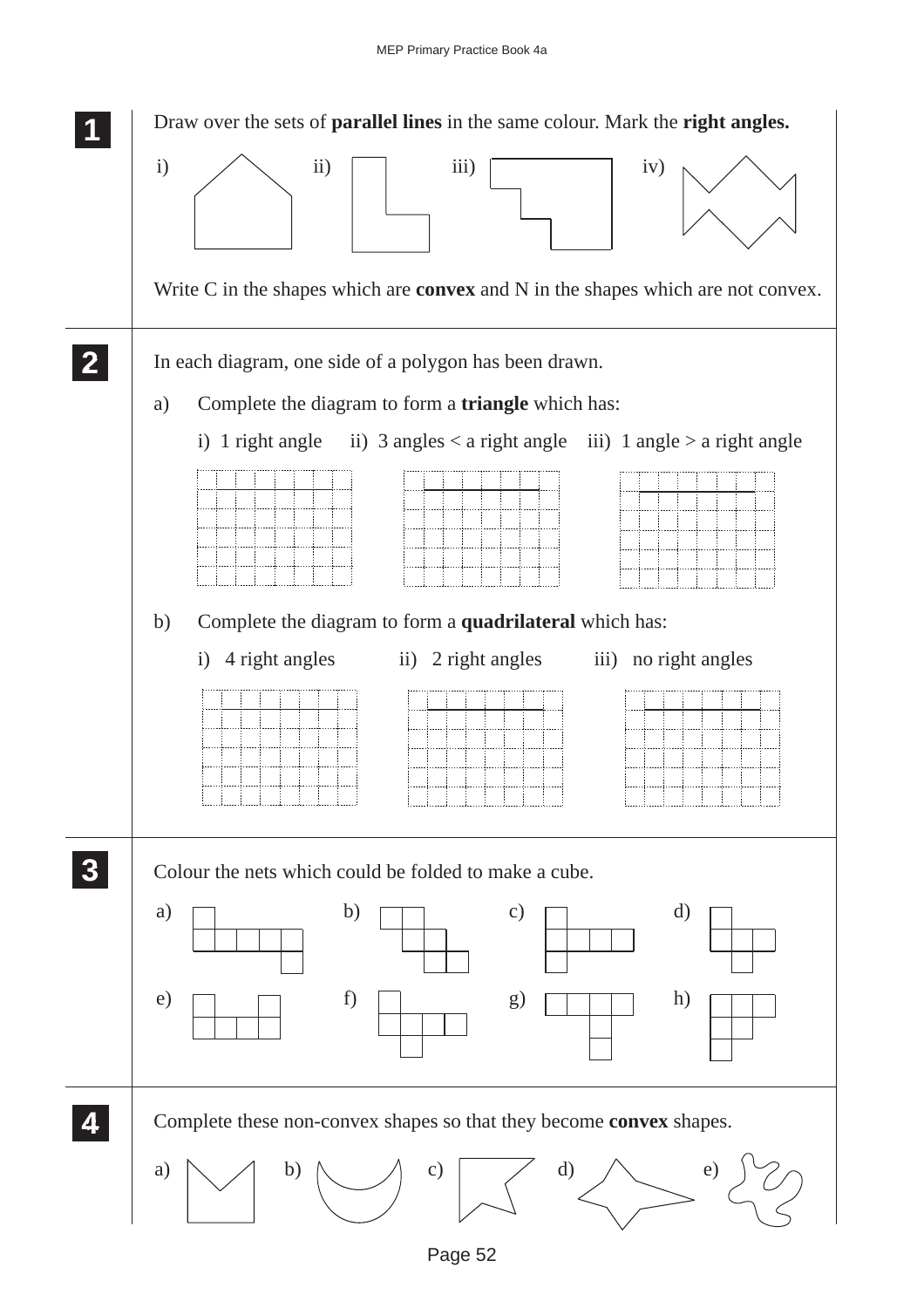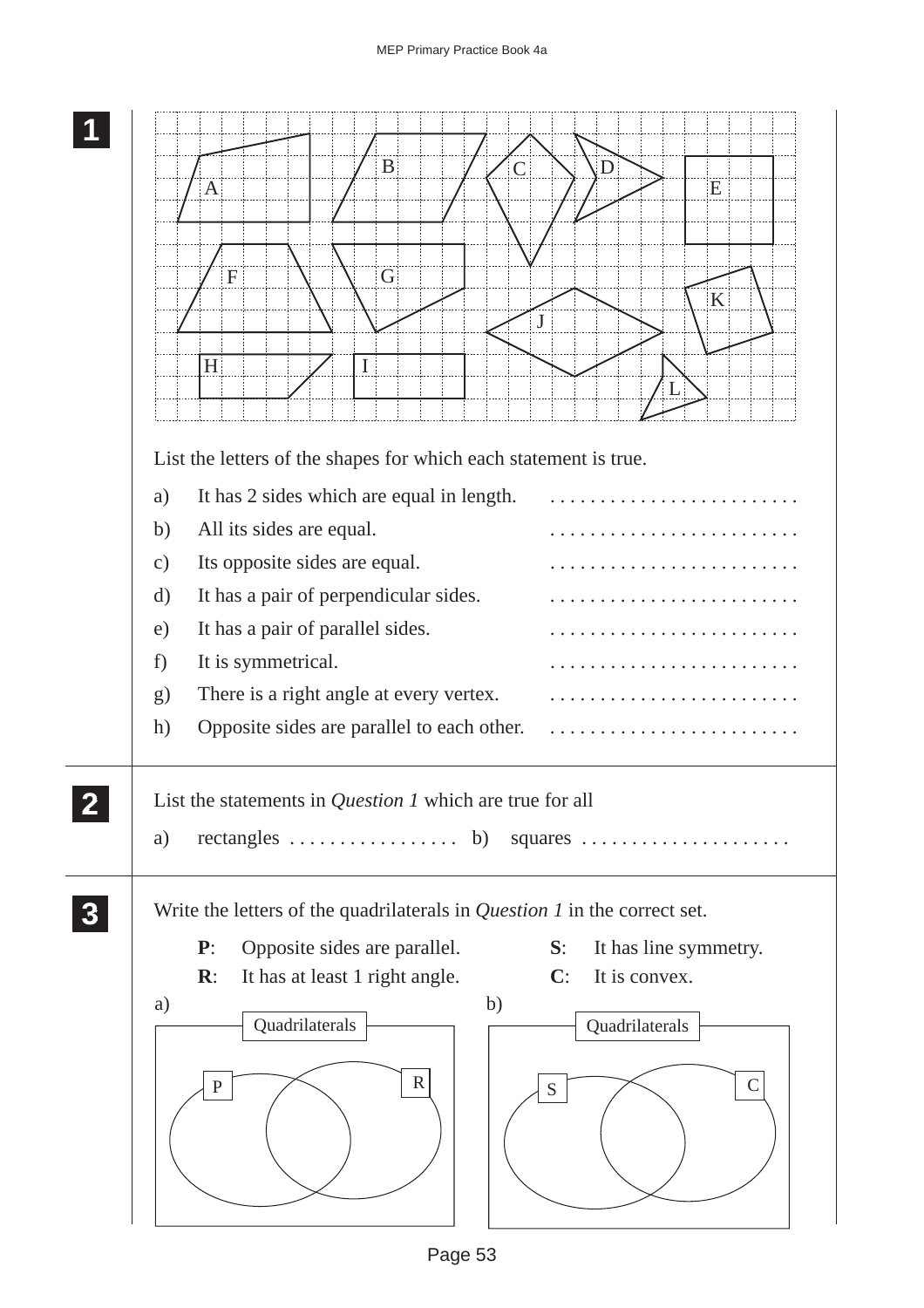|                  | Draw over the parallel lines in the same colour. Mark the right angles.              |  |  |
|------------------|--------------------------------------------------------------------------------------|--|--|
|                  |                                                                                      |  |  |
| $\mathbf{2}$     | We labelled the vertices of this <b>pentagon</b> with letters and marked the angles. |  |  |
|                  | D<br>At which vertex is there:                                                       |  |  |
|                  | a right angle?<br>a)                                                                 |  |  |
|                  | E<br>an angle smaller<br>b)                                                          |  |  |
|                  | than a right angle?                                                                  |  |  |
|                  | an angle greater<br>$\mathbf{c})$<br>Α<br>than a right angle?                        |  |  |
|                  | B                                                                                    |  |  |
| $\boldsymbol{3}$ | Measure the sides of each rectangle. Calculate its perimeter and area.               |  |  |
|                  | $\mathbf{d}$<br>$\mathbf{b}$<br>$\left( a\right)$<br>e)                              |  |  |
|                  |                                                                                      |  |  |
|                  |                                                                                      |  |  |
|                  | $A =$<br>$A =$<br>$A =$<br>$P =$                                                     |  |  |
|                  | $P =$<br>$P =$<br>$A =$                                                              |  |  |
|                  | $P =$<br>$\mathbf{c})$                                                               |  |  |
|                  | $\mathbf{f}$                                                                         |  |  |
|                  | $A =$<br>$A =$<br>$P =$<br>$P =$                                                     |  |  |
|                  |                                                                                      |  |  |
|                  |                                                                                      |  |  |
|                  | The diagram shows the net of an open box drawn to a smaller scale.                   |  |  |
|                  | What shape was the box? $\dots\dots\dots\dots$<br>a)                                 |  |  |
|                  | How long were the edges of the box if<br>b)                                          |  |  |
|                  | 1 mm on the diagram means 1 cm in<br>real life? Write them on the diagram.           |  |  |
|                  | Draw the rectangle which is missing<br>$\mathbf{c})$                                 |  |  |
|                  | if the box had been covered.                                                         |  |  |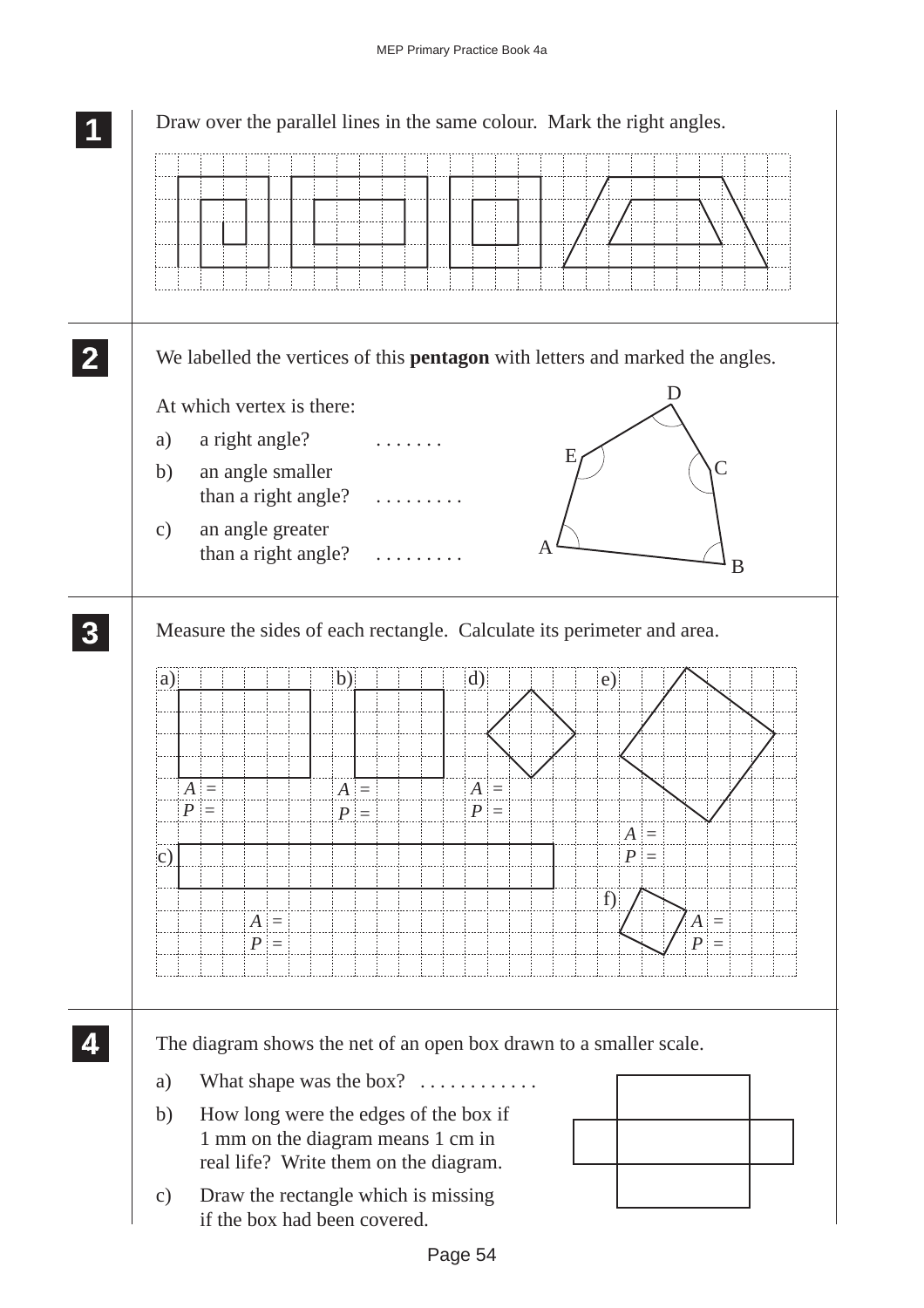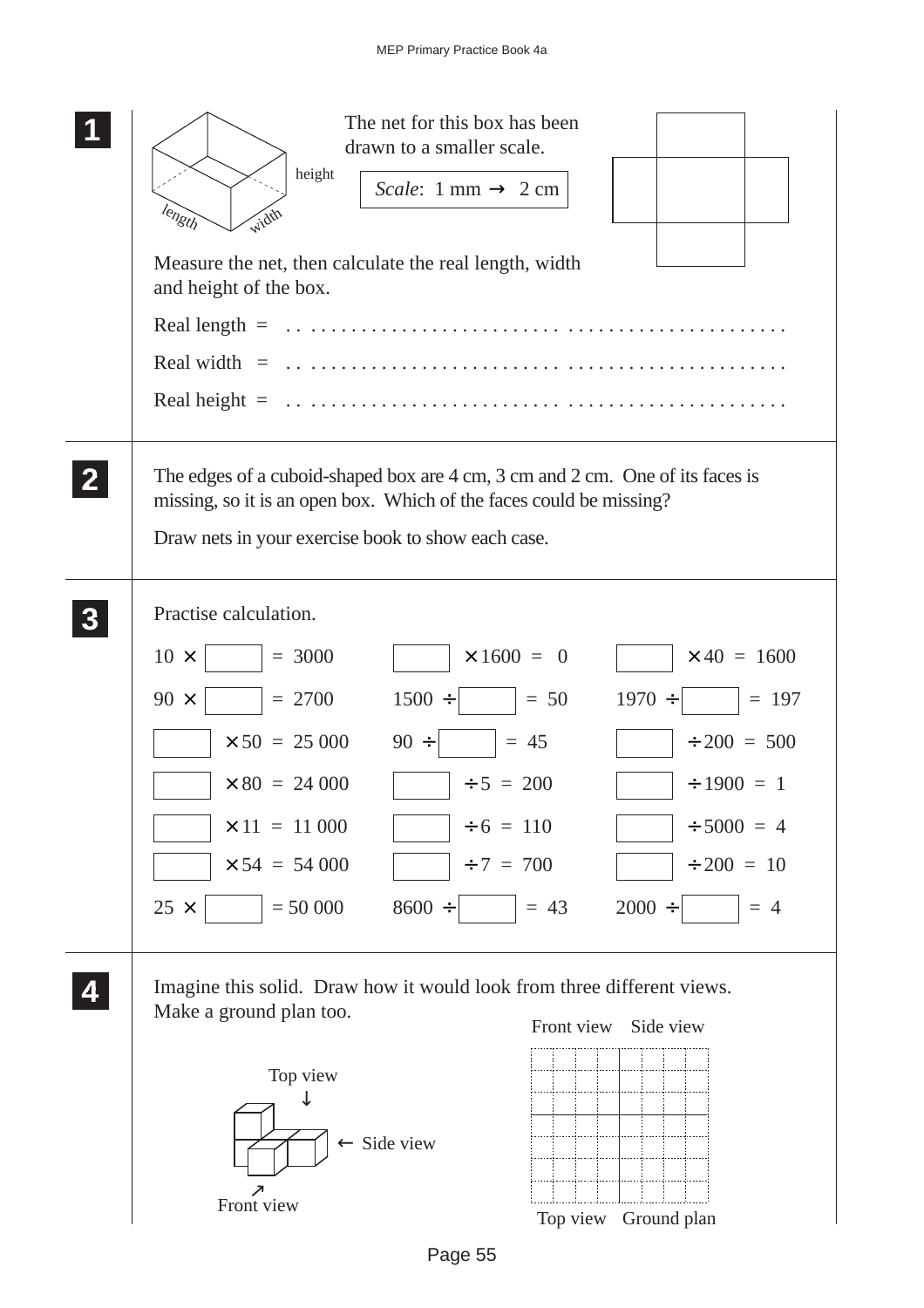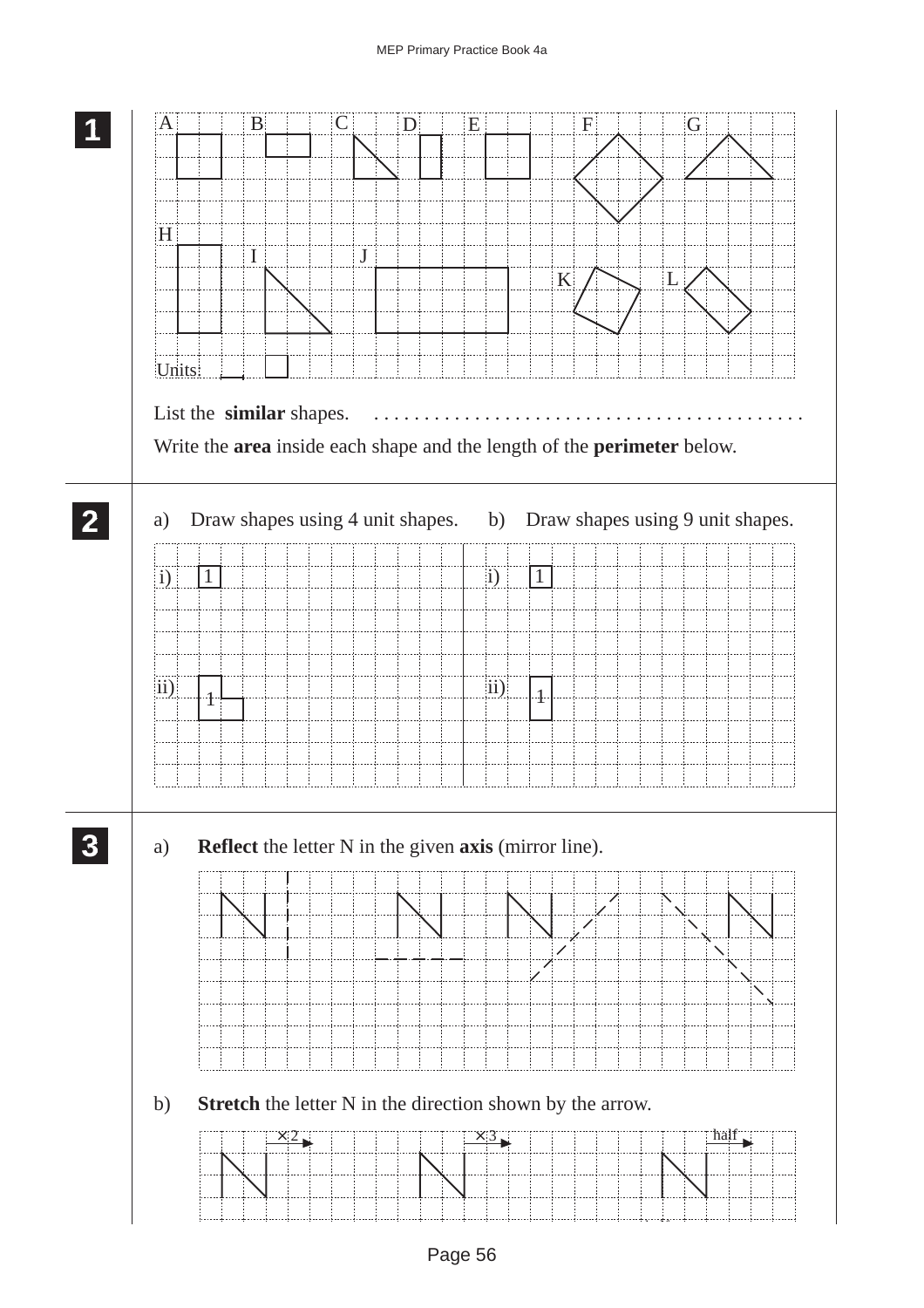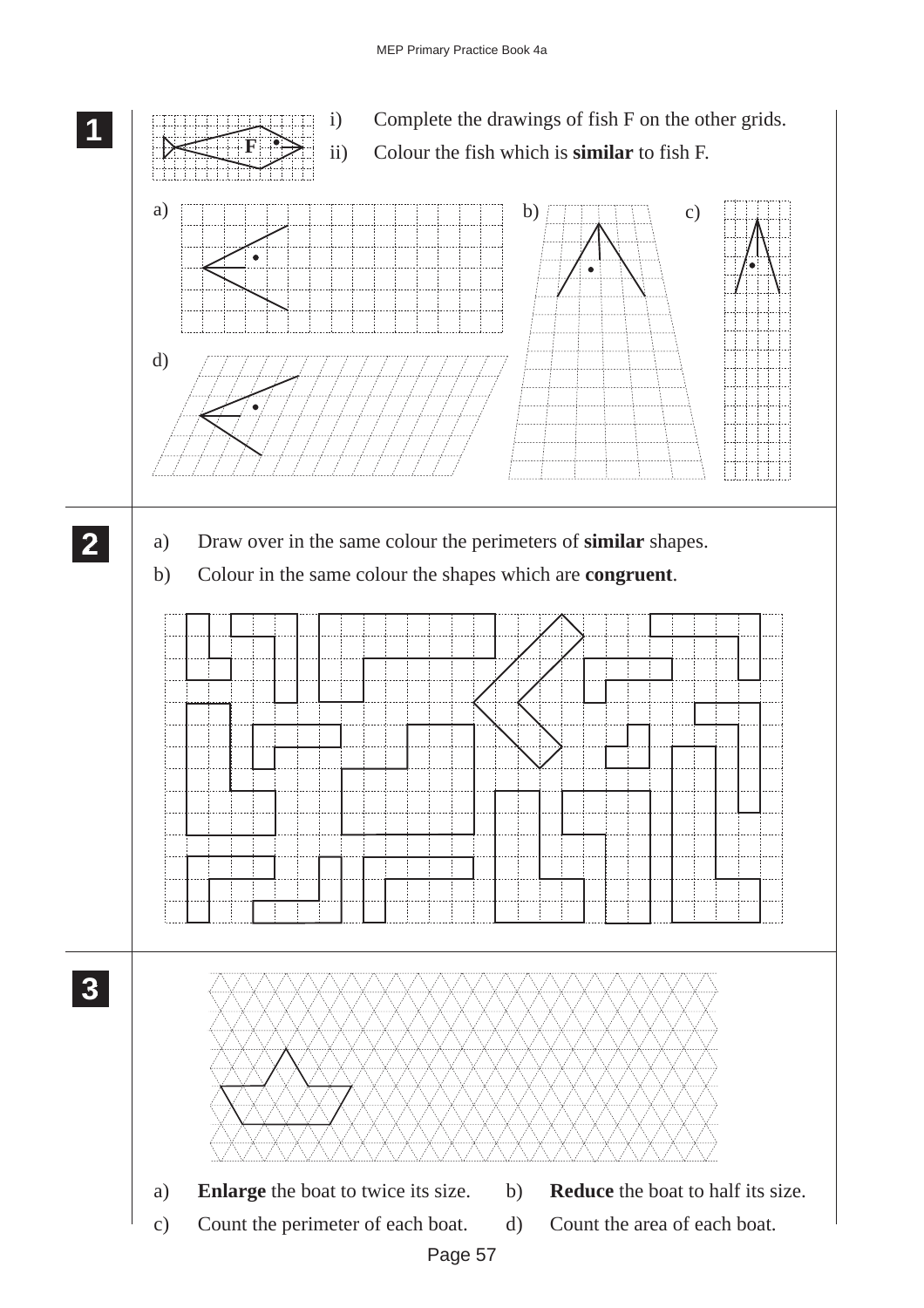## MEP Primary Practice Book 4a

|                                           | A <br>$\overline{B}$<br>3<br>D<br>5<br>9<br>8<br>10<br>11                                                                                                                                                                                                                                                                |
|-------------------------------------------|--------------------------------------------------------------------------------------------------------------------------------------------------------------------------------------------------------------------------------------------------------------------------------------------------------------------------|
|                                           | 12 <br>7                                                                                                                                                                                                                                                                                                                 |
| a)                                        | List the numbers of the houses which are similar to:                                                                                                                                                                                                                                                                     |
| b)                                        | List the houses which are congruent to one another.                                                                                                                                                                                                                                                                      |
| a)<br>b)                                  | Write the perimeter and area of each shape using the units shown.<br>units:<br>$ A  =$<br>(3)<br>(4)<br>$\left(1\right)$<br>(2)<br>(5)<br>$P =$<br>$\boldsymbol{P}$<br>$\, P \,$<br>$\boldsymbol{P}$<br>$\equiv$<br>$P =$<br>$A =$<br>$A =$<br>$A =$<br>$A =$<br>What have we done to each shape to make the next shape? |
| $\mathbf{i}$                              | $\mathbf{ii}$ )<br>iii)<br>iv)                                                                                                                                                                                                                                                                                           |
| a)<br>b)<br>$\mathbf{c})$<br>$\mathbf{d}$ | Draw over in <i>green</i> the sides of the regular pentagons in i) and ii).<br>Colour <i>blue</i> the 5-pointed star in iii).<br>How many trianges, quadrilaterals and pentagons can you see in iv)?<br>Try to make a pentagon from a strip of paper like this.                                                          |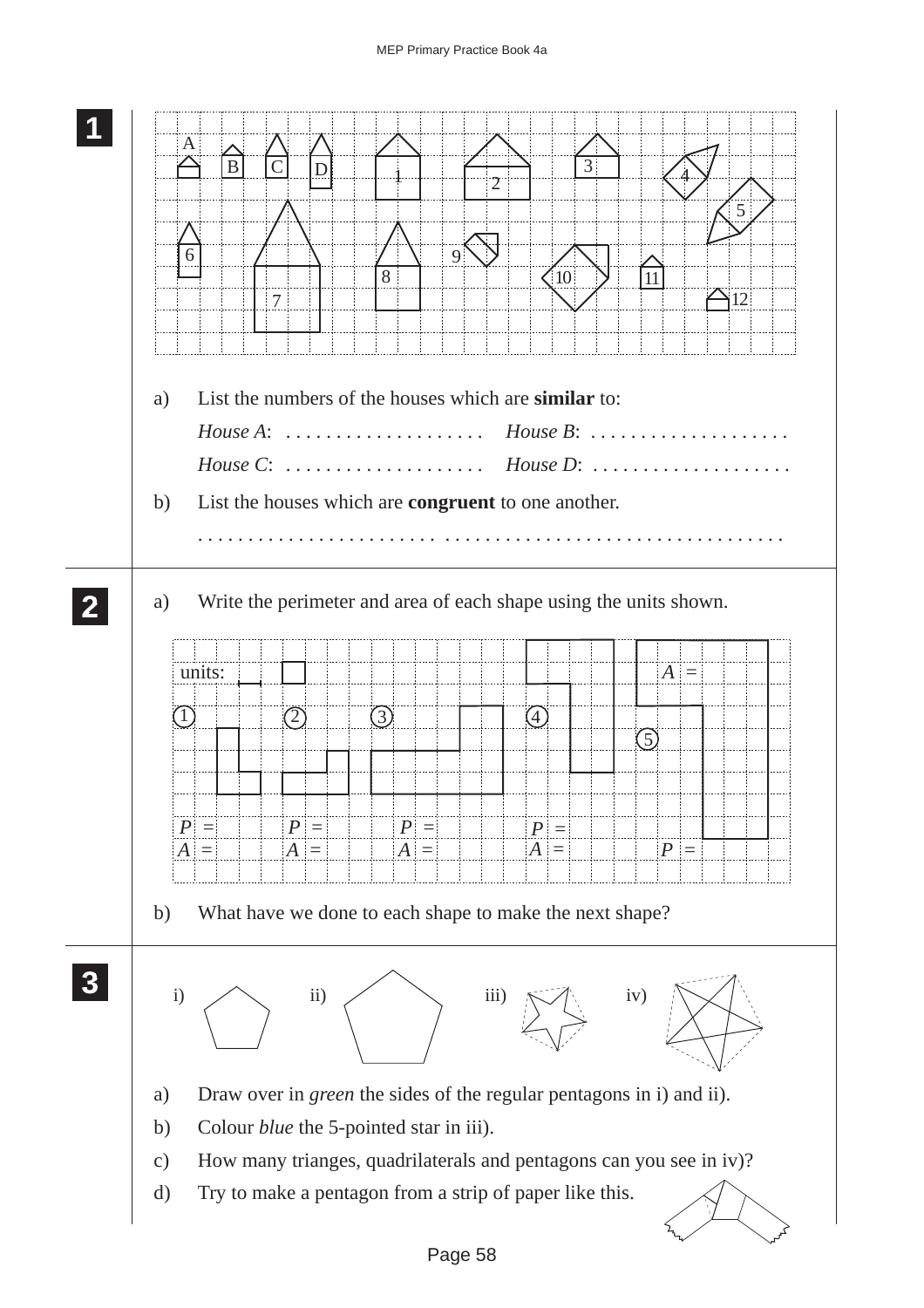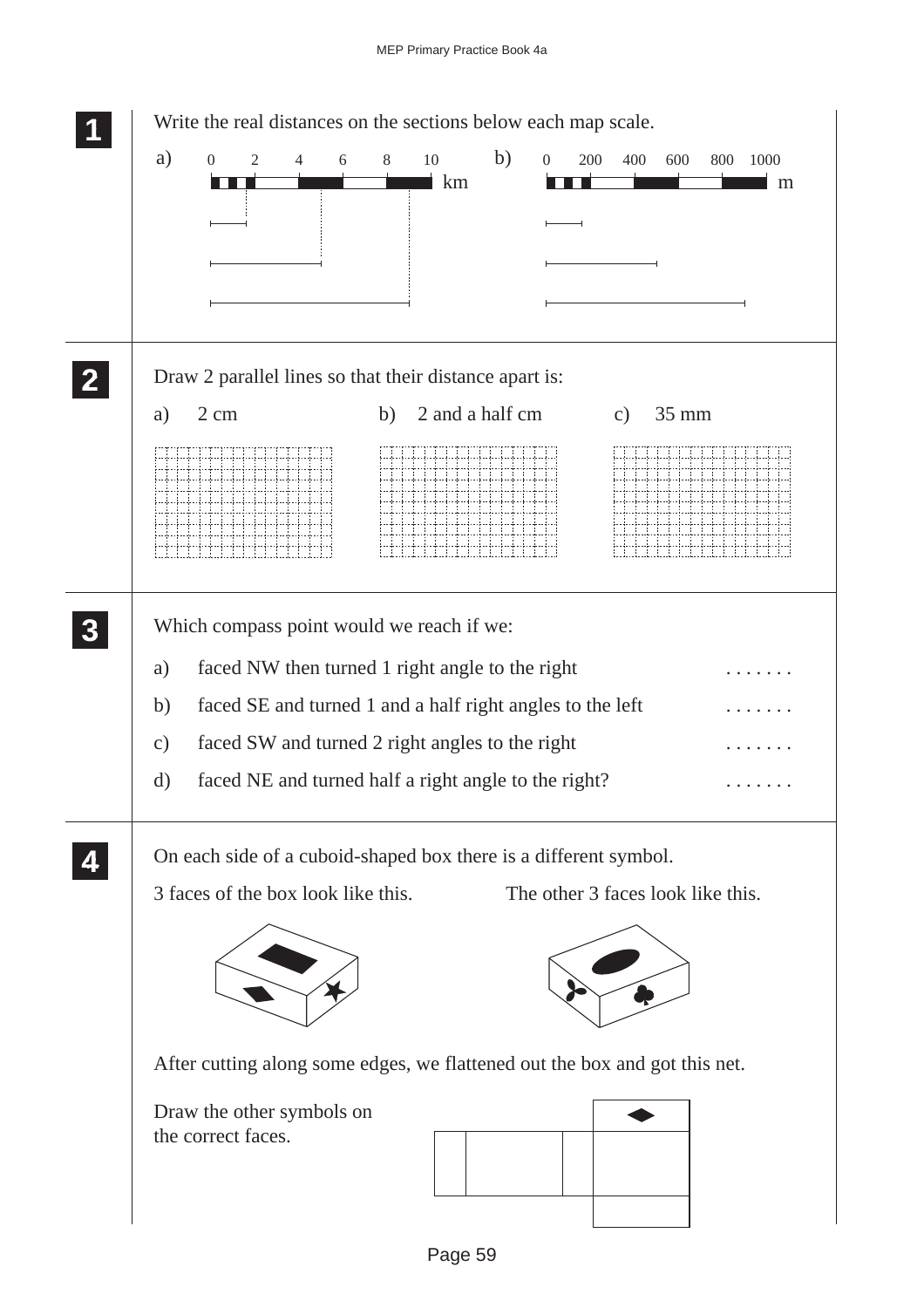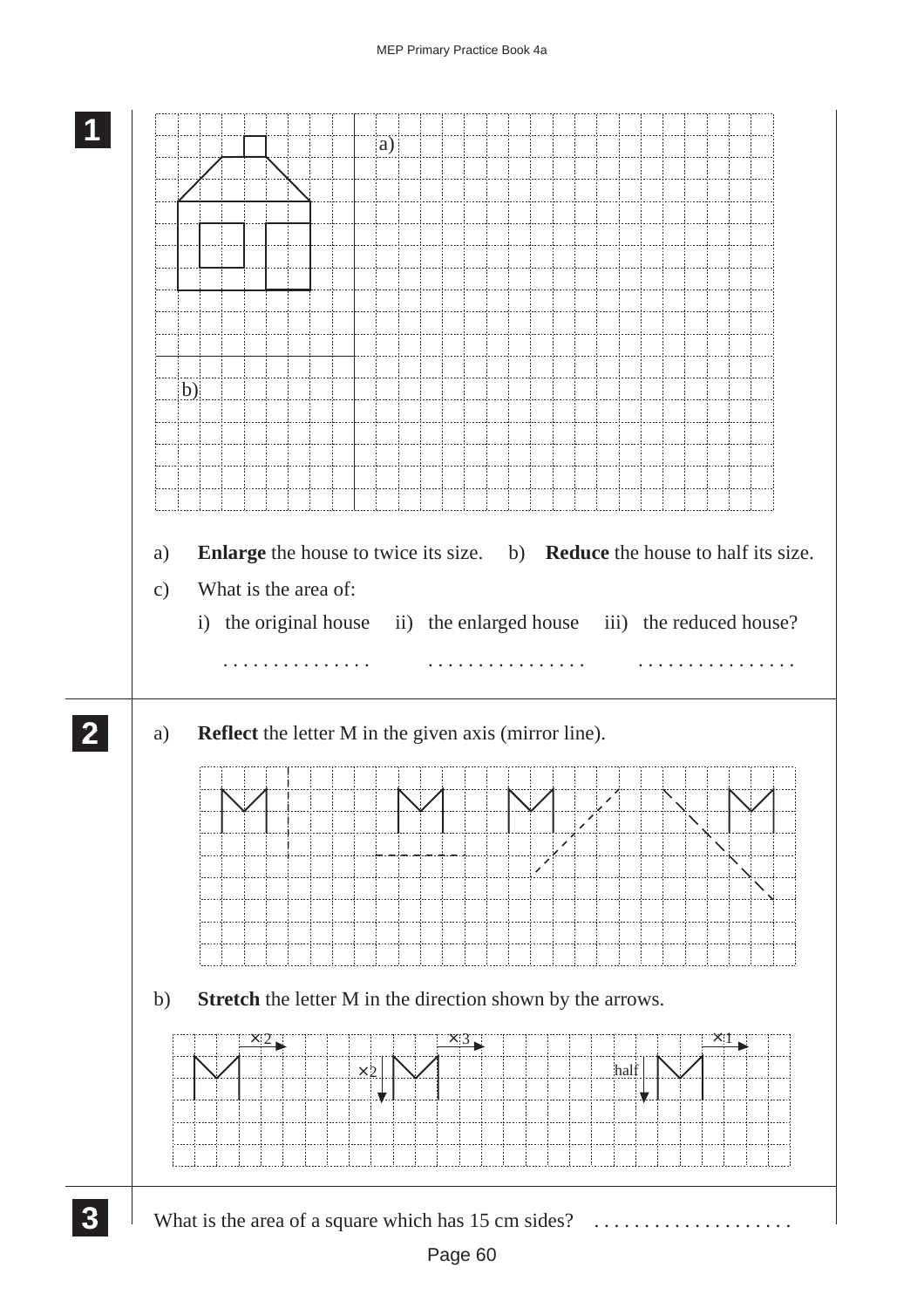|                | Write a number in the box so that the statement is true.              |                                                                                                                |                    |    |                                                                                       |
|----------------|-----------------------------------------------------------------------|----------------------------------------------------------------------------------------------------------------|--------------------|----|---------------------------------------------------------------------------------------|
|                | a)                                                                    | $27 \times 100 = 270 \times$                                                                                   |                    | b) | $130 \times 100 = 13 \times$                                                          |
|                |                                                                       | $49 \times 100 = 4900 \times$                                                                                  |                    |    | $19 \times 1000 = 1900 \times$                                                        |
|                |                                                                       | $60 \times 100 = 1000 \times$                                                                                  |                    |    | $160 \times 100 = 10 \times$                                                          |
|                |                                                                       | $34 \times 100 = 10 \times$                                                                                    |                    |    | $20 \times 1000 = 100 \times$                                                         |
|                |                                                                       | $92 \times 100 = 920 \times$                                                                                   |                    |    | $17 \times 1000 = 170 \times$                                                         |
| $\mathbf{Z}$   | Do the operations in the correct order. Be careful with the brackets! |                                                                                                                |                    |    |                                                                                       |
|                | a)                                                                    | $700 + 300 \times 5 =$                                                                                         |                    |    | $(700 + 300) \times 5 =$                                                              |
|                | b)                                                                    | $550 - 50 \times 9 =$                                                                                          |                    |    | $(550-50) \times 9 =$                                                                 |
|                | $\mathbf{c})$                                                         | $200 + 300 \times 40 =$                                                                                        |                    |    | $(200 + 300) \times 40 =$                                                             |
|                | $\rm d)$                                                              | $470 - 70 \times 5 =$                                                                                          |                    |    | $(470-70) \times 5 =$                                                                 |
| 3 <sup>1</sup> |                                                                       |                                                                                                                |                    |    | Fill in the missing quotients. Note how the dividends, divisors and quotients change. |
|                | a)                                                                    | $18 \div 6 =$                                                                                                  | $180 \div 60 =$    |    | $1800 \div 600 =$                                                                     |
|                |                                                                       | $180 \div 6 =$                                                                                                 | $1800 \div 60 =$   |    | $18000 \div 600 =$                                                                    |
|                |                                                                       | $1800 \div 6 =$                                                                                                | $18000 \div 600 =$ |    | $18000 \div 6000 =$                                                                   |
|                | b)                                                                    | $20 \div 4 =$                                                                                                  | $200 \div 40 =$    |    | $2000 \div 400 =$                                                                     |
|                |                                                                       | $200 \div 4 =$                                                                                                 | $2000 \div 40 =$   |    | $20000 \div 400 =$                                                                    |
|                |                                                                       | $2000 \div 4 =$                                                                                                | $20000 \div 40 =$  |    | $20000 \div 4000 =$                                                                   |
|                | a)                                                                    | Write how you estimate mentally, then do the multiplication.<br>Compare the product with the estimated result. |                    |    |                                                                                       |
|                |                                                                       | $2351 \times 6 =$<br>$\mathbf{i}$<br>$E$ :                                                                     |                    |    | C:<br>2 3 5 1<br>$\times 6$                                                           |
|                |                                                                       | $\rm ii)$<br>$1278 \times 7 =$<br>$E$ :                                                                        |                    |    | C:<br>$1 \ 2 \ 7 \ 8$<br>$\times$ 7                                                   |
|                | b)                                                                    | $8654 \div 4 =$                                                                                                |                    |    |                                                                                       |
|                |                                                                       | Estimate, calculate then check the result in your exercise book.                                               |                    |    |                                                                                       |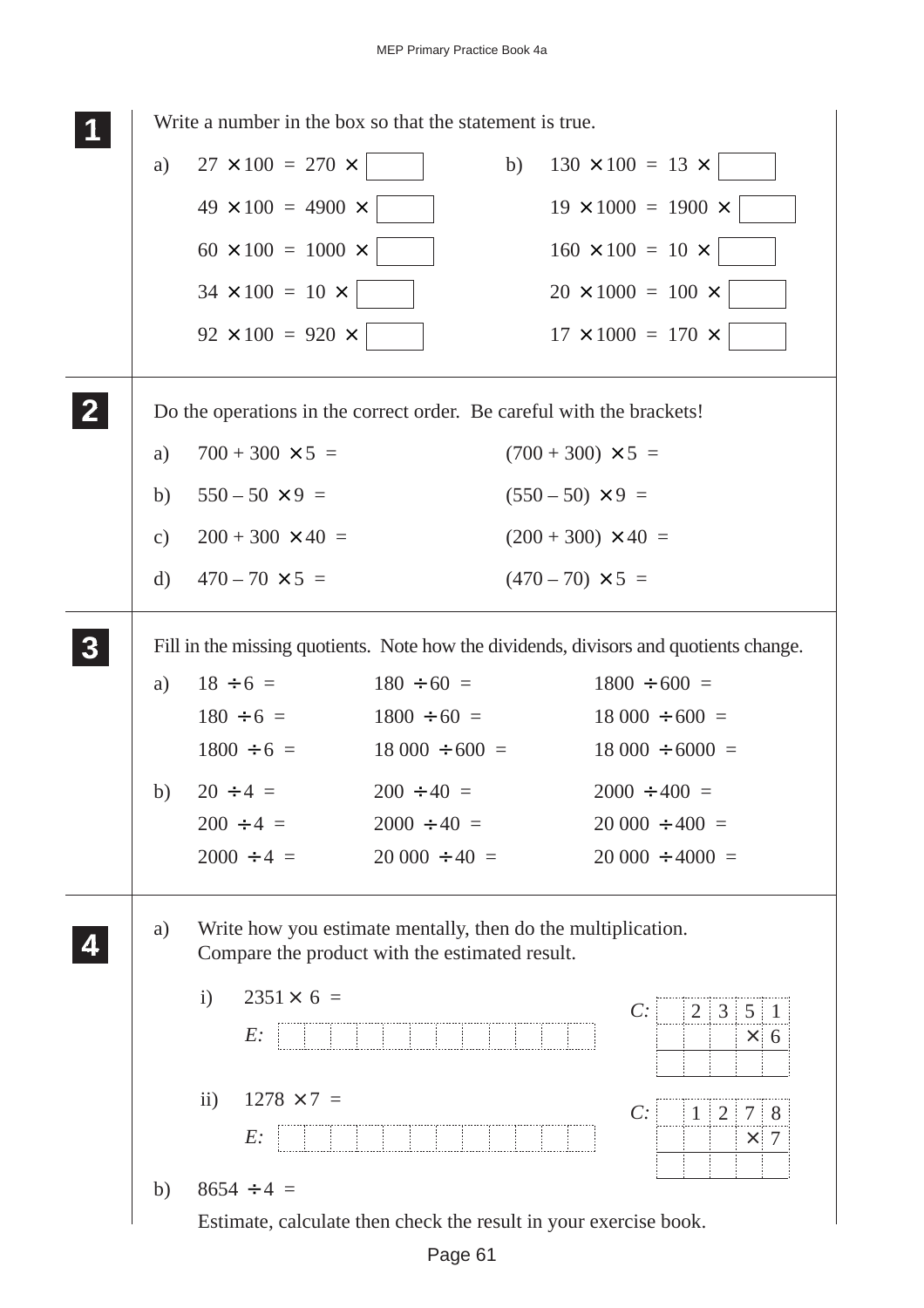**1 11 <sup>11</sup>** Do the calculations in the correct order and compare the results. a)  $180 \times 6 - 5 =$   $(180 - 6) \times 5 =$  $180 \times 5 - 6 = (180 - 5) \times 6 =$  $180 \times 6 - 5 \times 6 = 180 - 6 \times 5 =$  $180 \times 5 - 6 \times 5 = 180 \times (6 - 5) =$ b)  $200 \times 4 + 5 =$   $(200 + 4) \times 5 =$  $200 \times 5 + 4 =$  (200 + 5) × 4 =  $200 \times 5 + 4 \times 5 = 200 + 4 \times 5 =$  $200 \times 4 + 5 \times 4 = 200 \times (4 + 5) =$ Do the calculations in the correct order and compare the results. a)  $1600 \div 8 - 2 =$  b)  $1600 \div 8 \times 2 =$  $1600 \div (8 - 2) = 1600 \div (8 \times 2) =$  $1600 \div 2 - 8 = 1600 \div 2 \times 8 =$  $(1600 - 8) \div 2 = 1600 \times 2 \div 8 =$  $1600 - 8 \div 2 =$  (1600 ÷ 8) × 2 =  $1600 \div 2 - 8 \div 2 = 1600 \times 8 \div 2 =$  $1600 \times (8 \div 2) =$ Solve the problems in your exercise book. Do not forget any steps! a) If there are 7 kg of beans in each box, how many kg of beans are in 1205 boxes? b) How many kg do 405 bricks weigh if each brick weighs 8 kg? **2 22 22 3 33 33 4 44 44**  $\frac{1}{7}$  6 1 2 9 E: *Check:*  $\times$  $+$ 7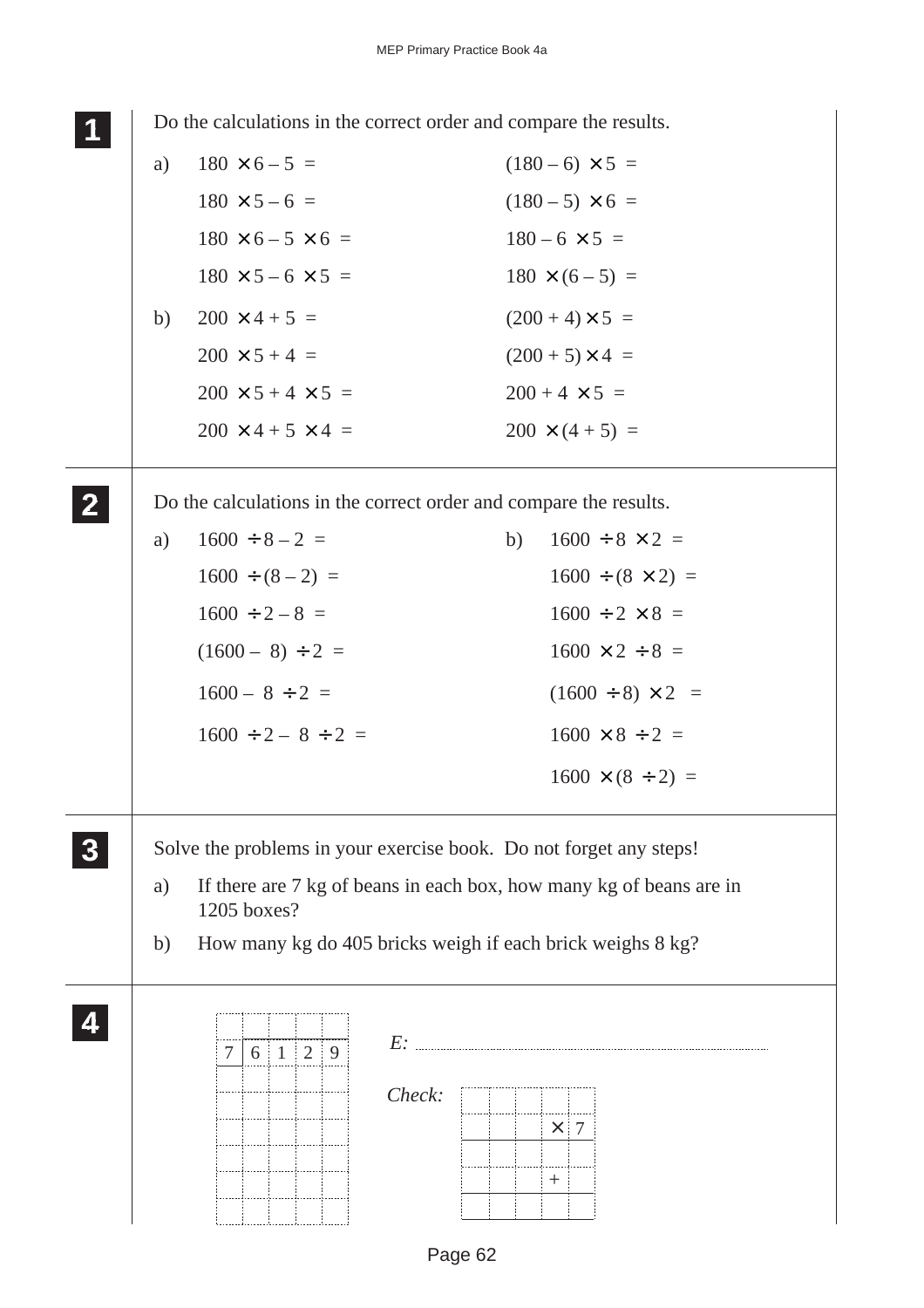|  | Write a plan, calculate and check the result in your exercise book. Write the<br>answer as a sentence below. |                                                                                                                                                     |                              |  |  |  |
|--|--------------------------------------------------------------------------------------------------------------|-----------------------------------------------------------------------------------------------------------------------------------------------------|------------------------------|--|--|--|
|  | a)                                                                                                           | Workmen are laying square floor tiles on the kitchen floor.                                                                                         |                              |  |  |  |
|  |                                                                                                              | They can fit 14 tiles along one side of the kitchen and 30 tiles along the<br>adjoining side. How many tiles are needed to cover the floor?         |                              |  |  |  |
|  |                                                                                                              |                                                                                                                                                     |                              |  |  |  |
|  | b)                                                                                                           | Donna has 130 buttons and Liz has 4 times more. How many buttons does<br>Liz have?                                                                  |                              |  |  |  |
|  |                                                                                                              |                                                                                                                                                     |                              |  |  |  |
|  | $\mathbf{c})$                                                                                                | How much honey did the owner of the beehive collect if he stored 160 kg,<br>which was 1 sixth of the honey, for feeding the bees during the winter? |                              |  |  |  |
|  |                                                                                                              |                                                                                                                                                     |                              |  |  |  |
|  |                                                                                                              | Write your plan here. Do the calculation and check the result in your exercise<br>book. Write the answer as a sentence here.                        |                              |  |  |  |
|  | a)                                                                                                           | Fred's age is 1 fifth of the age of his grandmother.<br>How old is Fred if his grandmother is 65 years old? <i>Plan</i> :                           |                              |  |  |  |
|  |                                                                                                              |                                                                                                                                                     |                              |  |  |  |
|  | b)                                                                                                           | Bella has £720, which is 8 times as much as Paula has.<br>How much does Paula have?                                                                 | $Plan: \ldots \ldots \ldots$ |  |  |  |
|  |                                                                                                              |                                                                                                                                                     |                              |  |  |  |
|  | C)                                                                                                           | The farmer's wife packed 480 eggs into boxes which<br>could hold 6 eggs. How many boxes did she need? <i>Plan</i> :                                 |                              |  |  |  |
|  |                                                                                                              |                                                                                                                                                     |                              |  |  |  |
|  | d)                                                                                                           | Diana left the country 210 days ago. How many<br>weeks have gone by since then?                                                                     | $Plan:$                      |  |  |  |
|  |                                                                                                              |                                                                                                                                                     |                              |  |  |  |
|  |                                                                                                              | Sam Snail was invited to his friend's house, which is 804 m from Sam's house.<br>Sam left home at 8 am. He arrived after 11 am but before 12 noon.  |                              |  |  |  |
|  | a)                                                                                                           | What is the <b>least</b> number of metres that <i>Sam</i> could have gone every hour?                                                               |                              |  |  |  |
|  |                                                                                                              |                                                                                                                                                     |                              |  |  |  |
|  | b)                                                                                                           | What is the <b>most</b> number of metres that <i>Sam</i> could have gone every hour?                                                                |                              |  |  |  |
|  |                                                                                                              |                                                                                                                                                     |                              |  |  |  |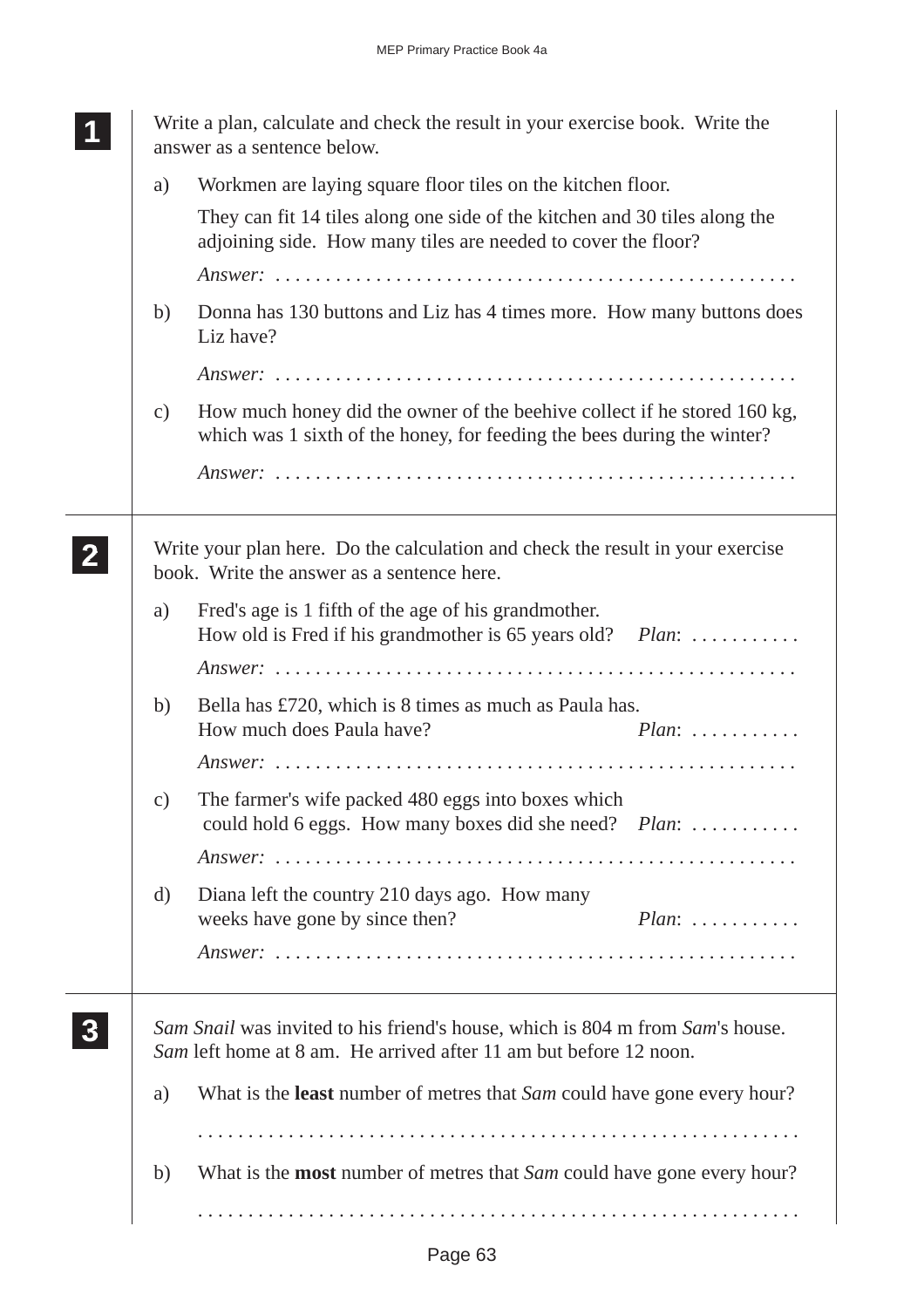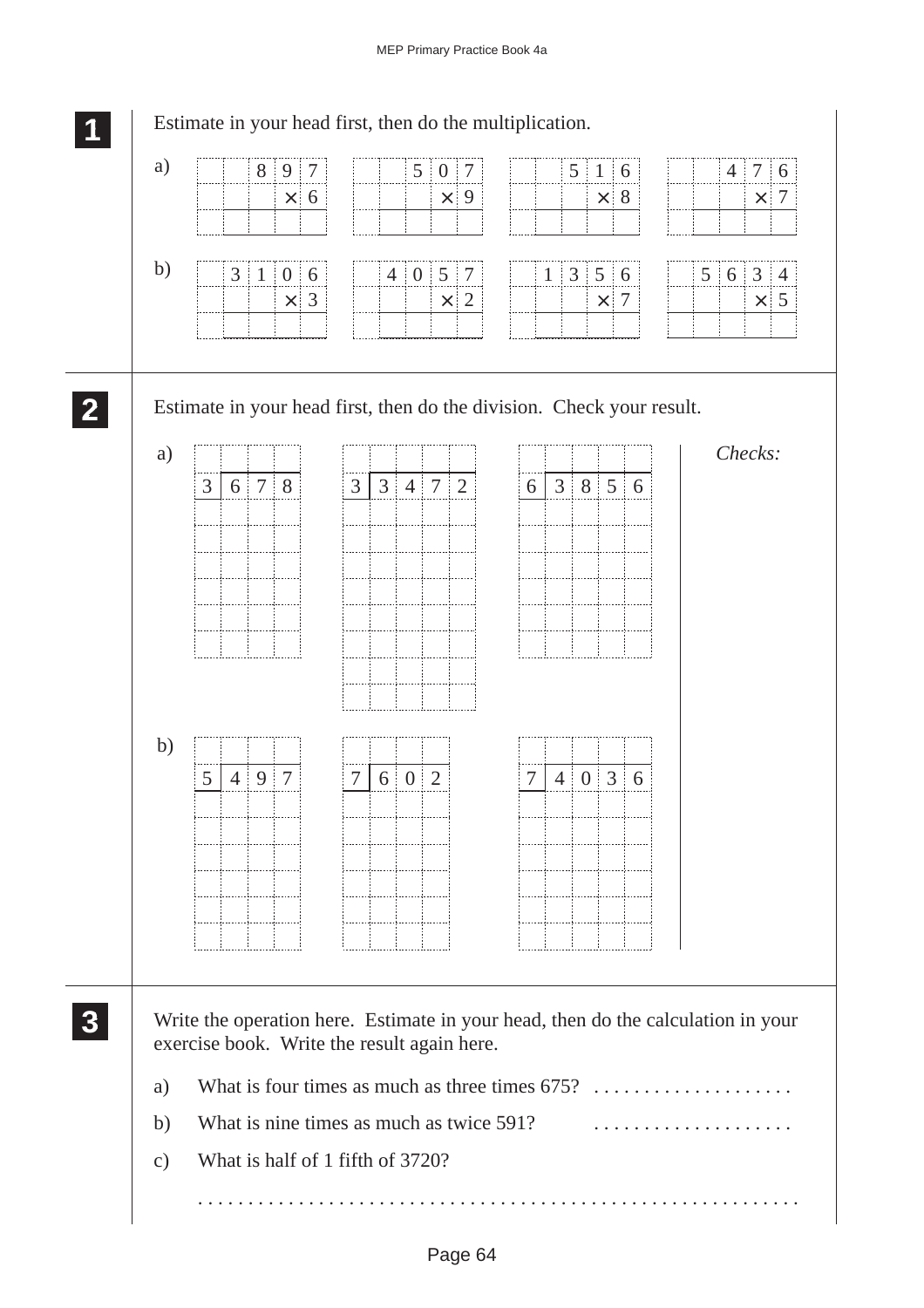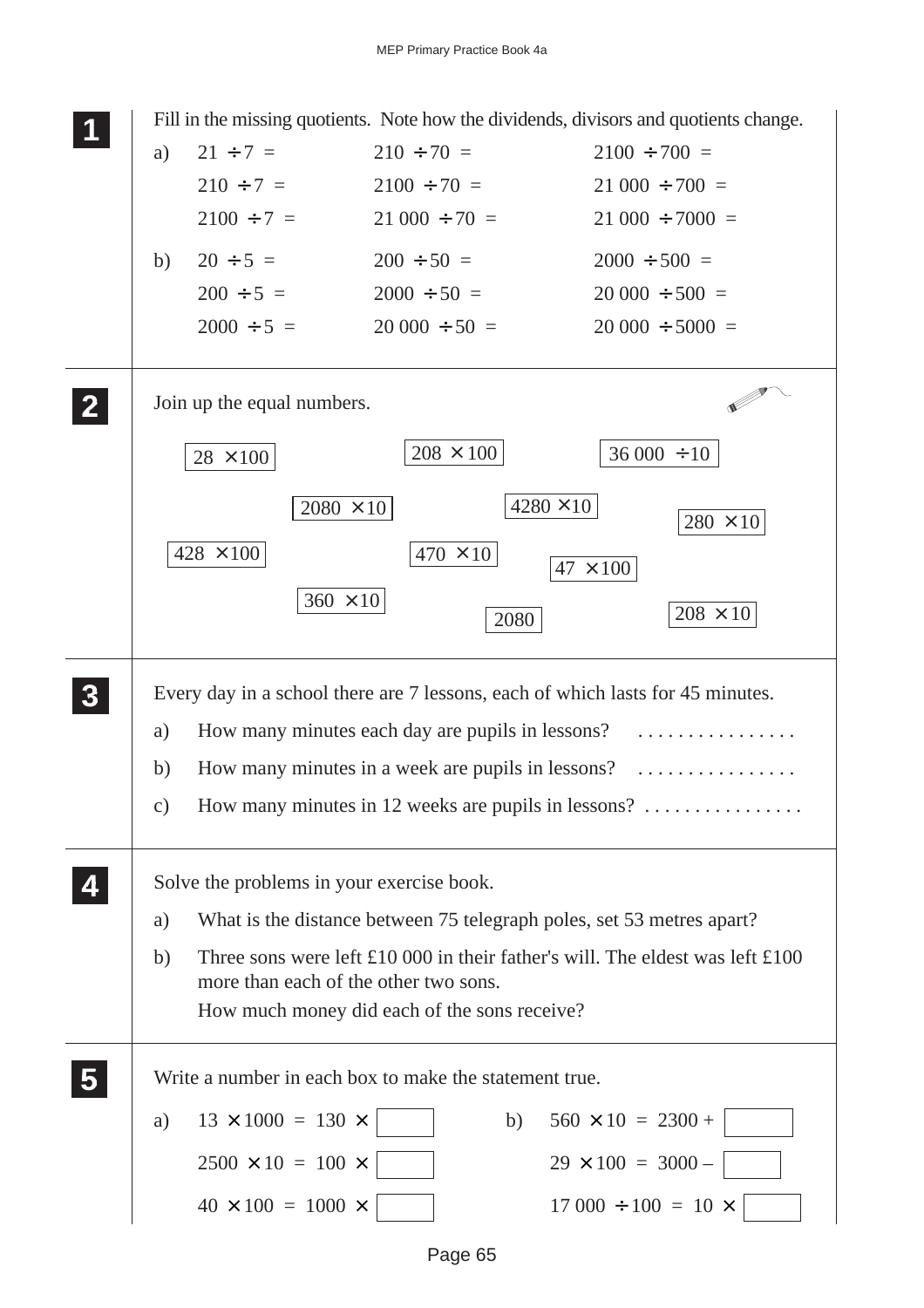

Page 66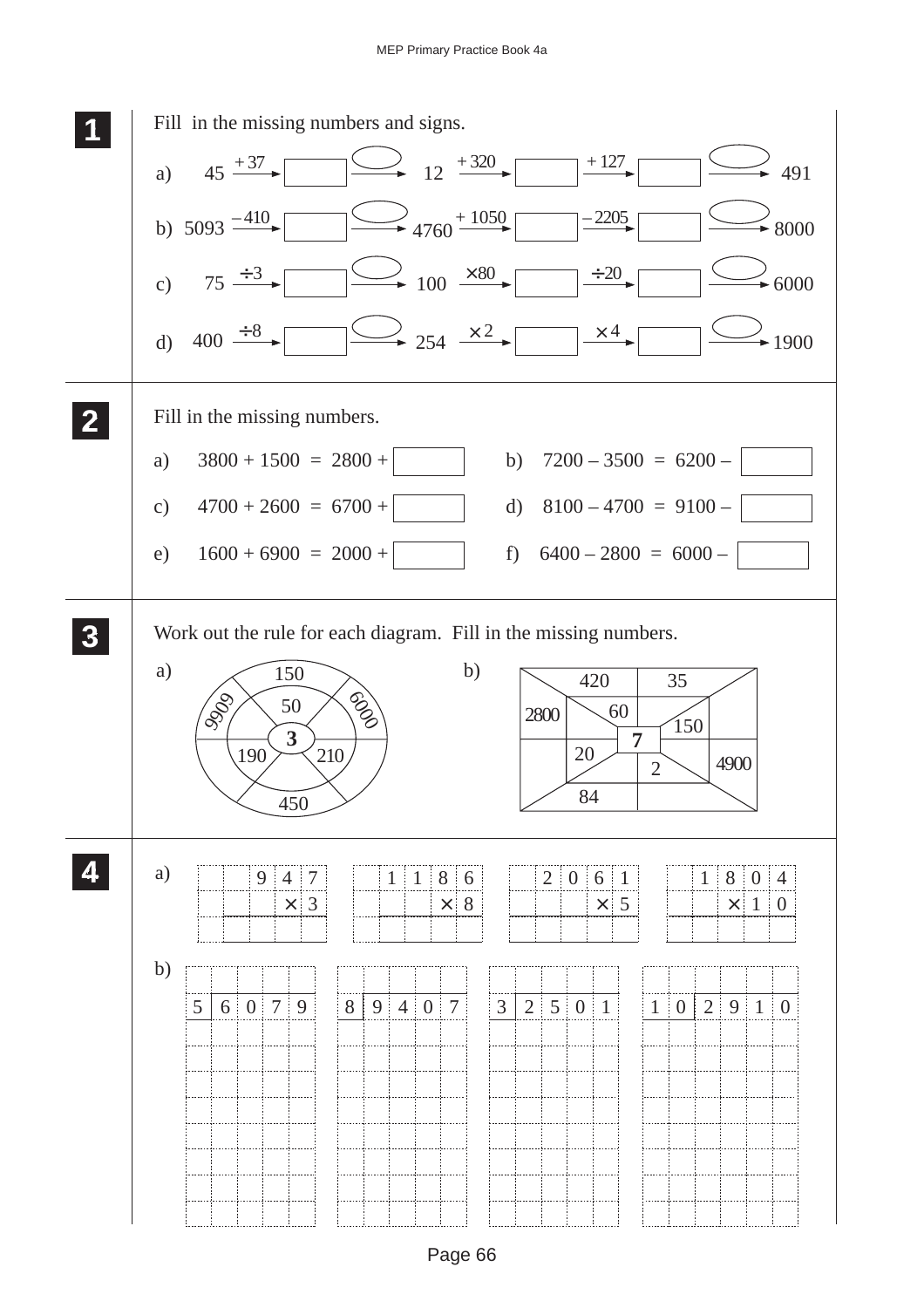**1 11** Measure the different **11** distances 'as the crow flies' A on the map. ま D Calculate the **real** distances if they are 1000 times  $\mathcal{C}_{0}^{(n)}$  $\odot_{\mathbf{B}}$ the map measurements. Complete the table. Journey | Distance on map | Real distance  $AB \approx$  $AC \approx$  $AD \approx$  $BC \approx$  $BD \approx$ CD  $\approx$ **2 22** Solve the problems in your exercise book. **22** a) The sum of two terms is 8061. One term is 2354. What is the other term? b) The difference is 3425. The reductant is 8106. What is the subtrahend? c) The difference is 3425. The subtrahend is 8106. What is the reductant? d) The product is 8500. One factor is 4. What is the other factor? e) The quotient is 582 and the divisor is 6. What is the dividend? **3 33** Calculate the operations in a simpler way. **33** a)  $1 \t3 \t4 \t5$  b)  $6500 - (710 + 710 + 710 + 710 + 710) =$ 13451345 1345 1345 1345 1345 1345 + 1345 c)  $8400 \div 2 \div 2 \div 2 =$ d)  $723 \times 3 \times 3 =$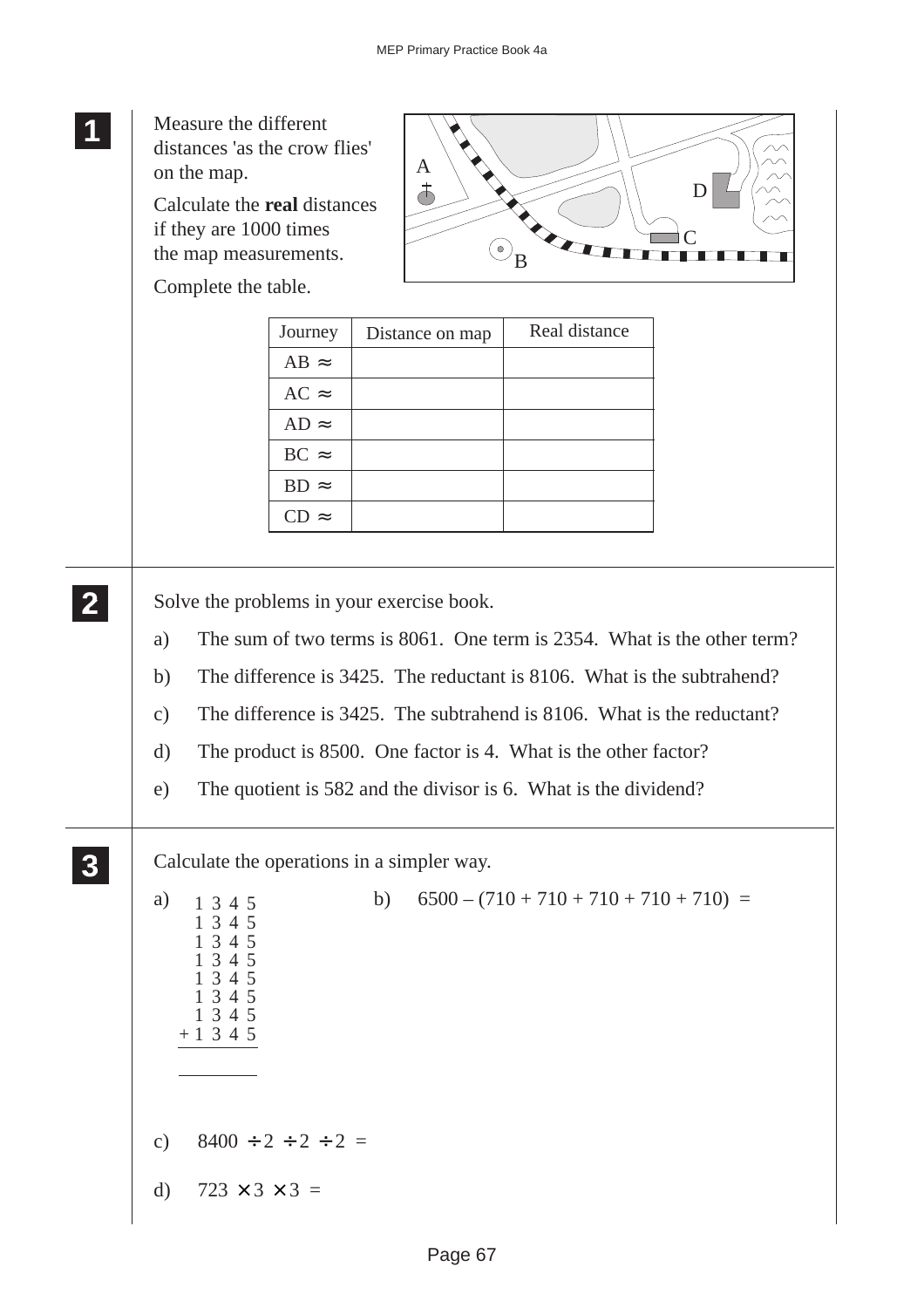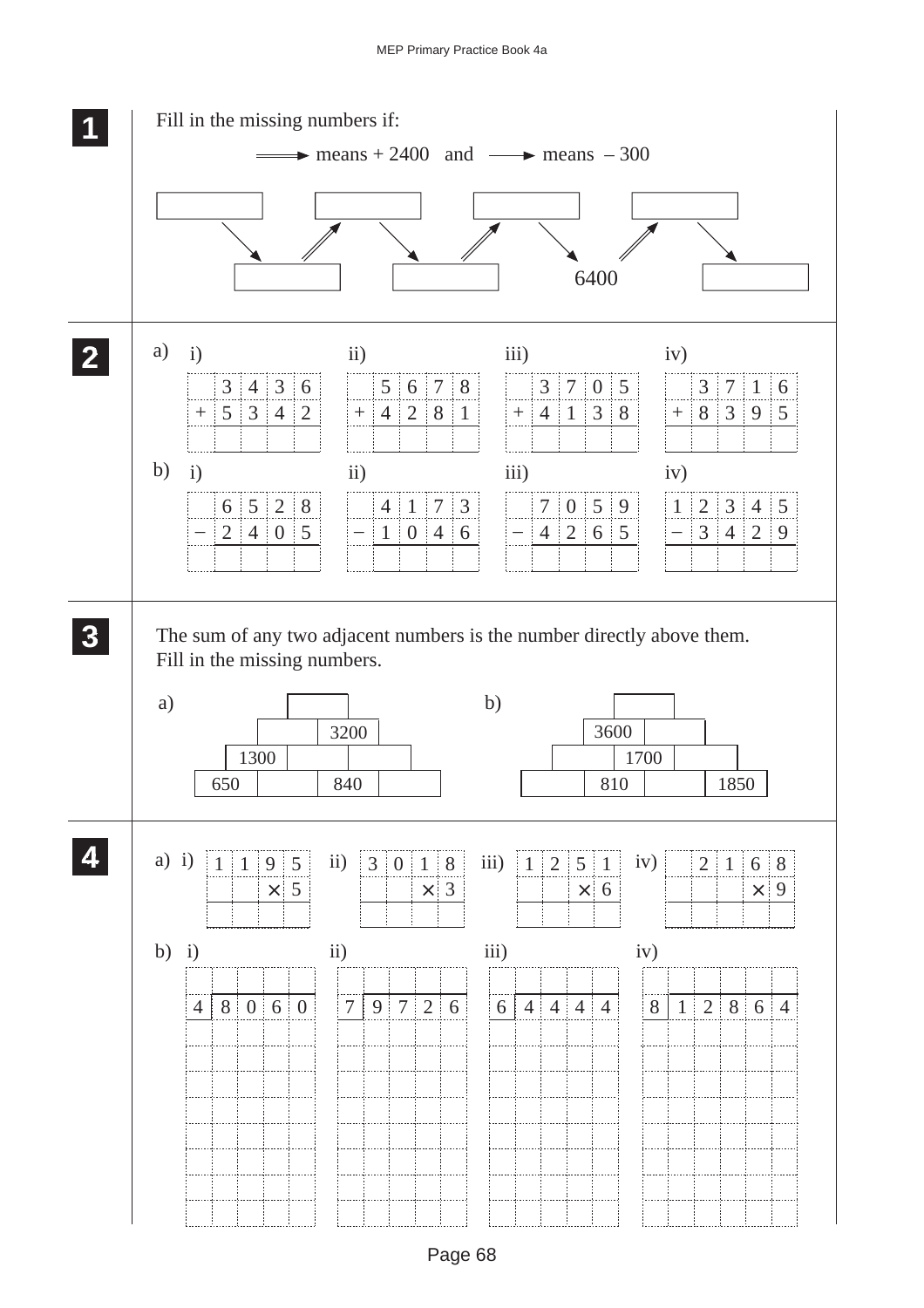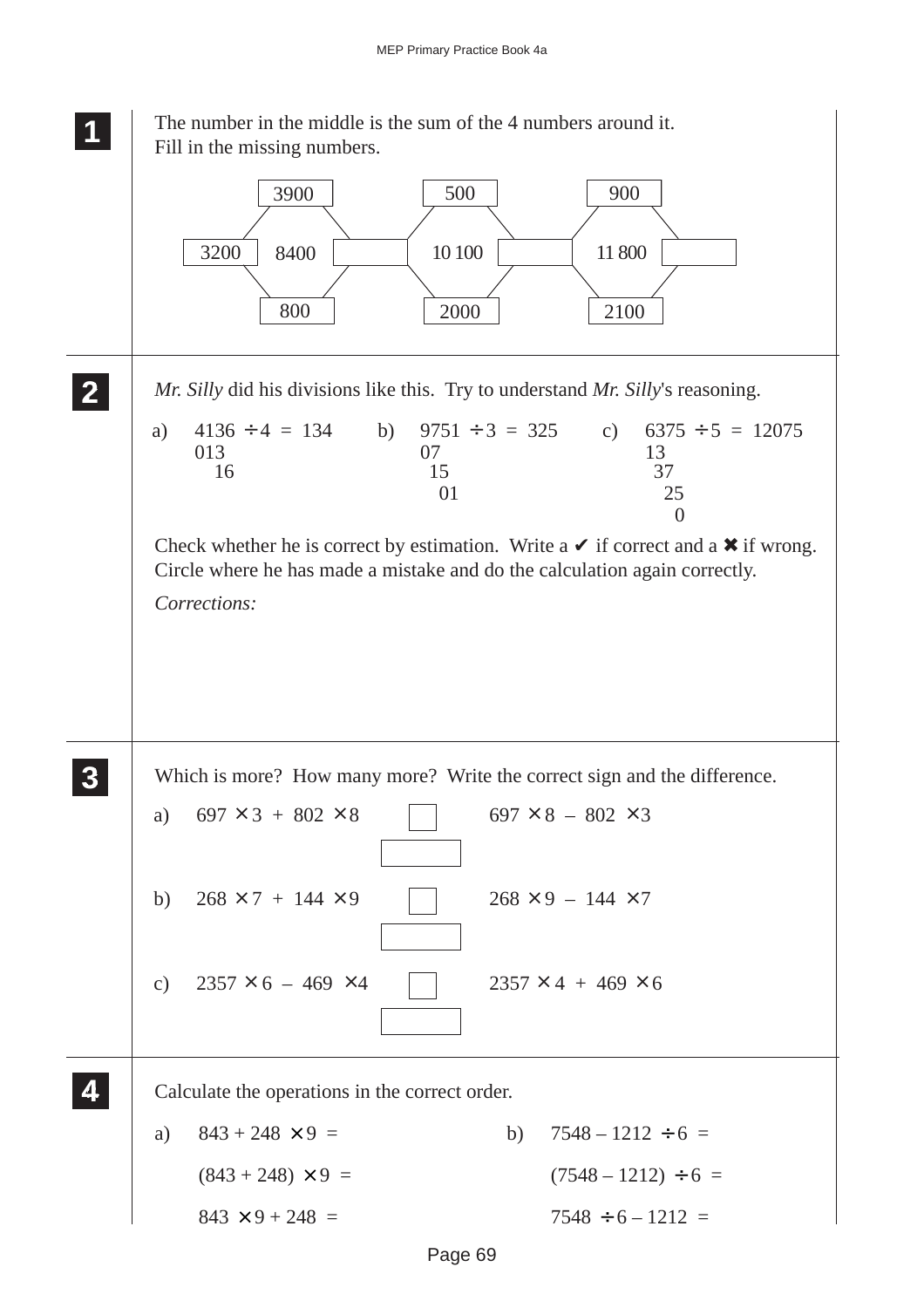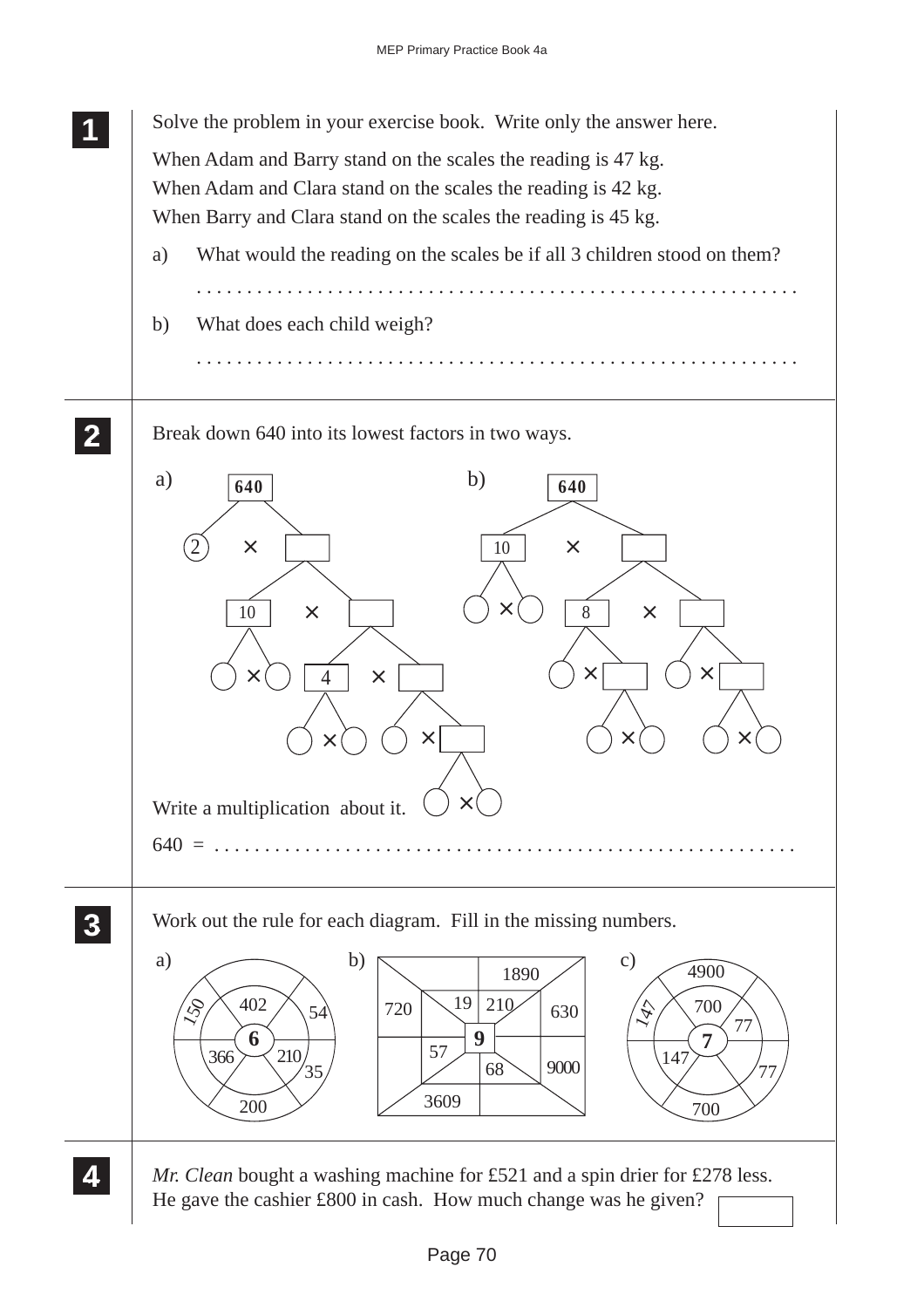|              | Make a plan, estimate, calculate, check and write the answer as a sentence. |                                                                                                                                                   |  |  |
|--------------|-----------------------------------------------------------------------------|---------------------------------------------------------------------------------------------------------------------------------------------------|--|--|
|              | a)                                                                          | Helen had £3600 in her bank account and George had £2900.<br>Each of them earned another $£1500$ . Who has more money now and how<br>much more?   |  |  |
|              | b)                                                                          | Uncle Jack had £5400 and Aunt Molly had £4500. They each spent £1700.<br>Who has more money left and how much more?                               |  |  |
| $\mathbf{2}$ |                                                                             | Solve the problems.                                                                                                                               |  |  |
|              | a)                                                                          | Fred gathered 3456 kg of green apples, 9576 kg of red apples and 986 kg of<br>plums from his orchard. How much fruit did Fred gather altogether?  |  |  |
|              | b)                                                                          | There were 10482 litres of water in a tank. The farmer used 7856 litres of<br>the water to spray his fields. How much water was left in the tank? |  |  |
|              |                                                                             | Solve the problems.                                                                                                                               |  |  |
|              | a)                                                                          | A box full of apples weighs 39 kg. How many kg of apples are there in<br>80 boxes if an empty box weighs 5 kg?                                    |  |  |
|              | b)                                                                          | How much do 19 jars of honey cost if each jar costs 680 p?                                                                                        |  |  |
|              | $\mathbf{c})$                                                               | If 8 metres of material cost 4800 p, how much will 2 metres cost?                                                                                 |  |  |
|              |                                                                             |                                                                                                                                                   |  |  |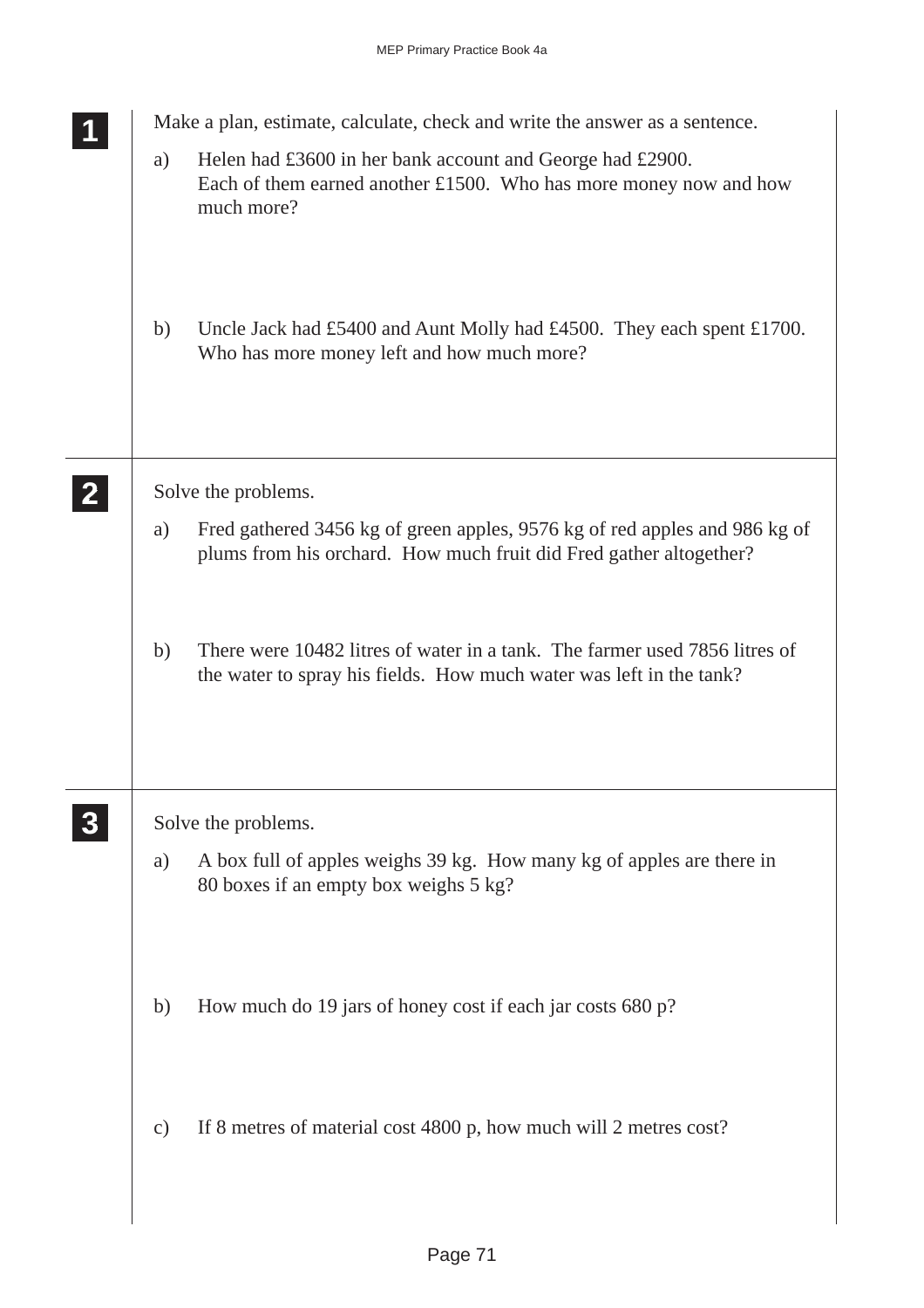|                | This sketch shows a park surrounded by 4 streets.<br>Sarah started at one corner and followed the<br>railings all the way around the edge of the<br>park back to where she started.<br>How far did Sarah walk?                                                                           | <i>Scale:</i> 1 mm $\rightarrow$ 5 m<br><b>Moon Street</b><br>Sun Street<br>Star Street<br><b>Rainbow Street</b> |
|----------------|------------------------------------------------------------------------------------------------------------------------------------------------------------------------------------------------------------------------------------------------------------------------------------------|------------------------------------------------------------------------------------------------------------------|
| $\mathbf{2}$   | This sketch shows a bicyle route through a wood.<br>Estimate, then measure the length of the route<br>on the sketch with the help of a strip of paper.<br>Calculate the length of the route in real life.                                                                                | <i>Scale:</i> 1 mm $\rightarrow$ 100 m                                                                           |
| 3 <sup>1</sup> | Make a plan, estimate, calculate, check and write the answer as a sentence.<br><i>Bubbletown</i> has 6718 inhabitants, which is 2576 less than <i>Sudsville</i> has.<br>a)<br>If 1289 people moved from Sudsville to Bubbletown, which town<br>would have more people and how many more? |                                                                                                                  |
|                | How much do 8 metres of curtain material cost if 1 m costs 2400 p?<br>b)<br>Steve spent 1 third of his savings, £6500, on a new car.<br>$\mathbf{c})$<br>How much money did Steve have originally?<br>$\mathbf{i}$<br>How much money does he have left?<br>$\rm ii)$                     |                                                                                                                  |
|                | Helen bought 4 matchbox cars for each of her two brothers.<br>d)<br>She spent 2400 p altogether. How much was each car?                                                                                                                                                                  |                                                                                                                  |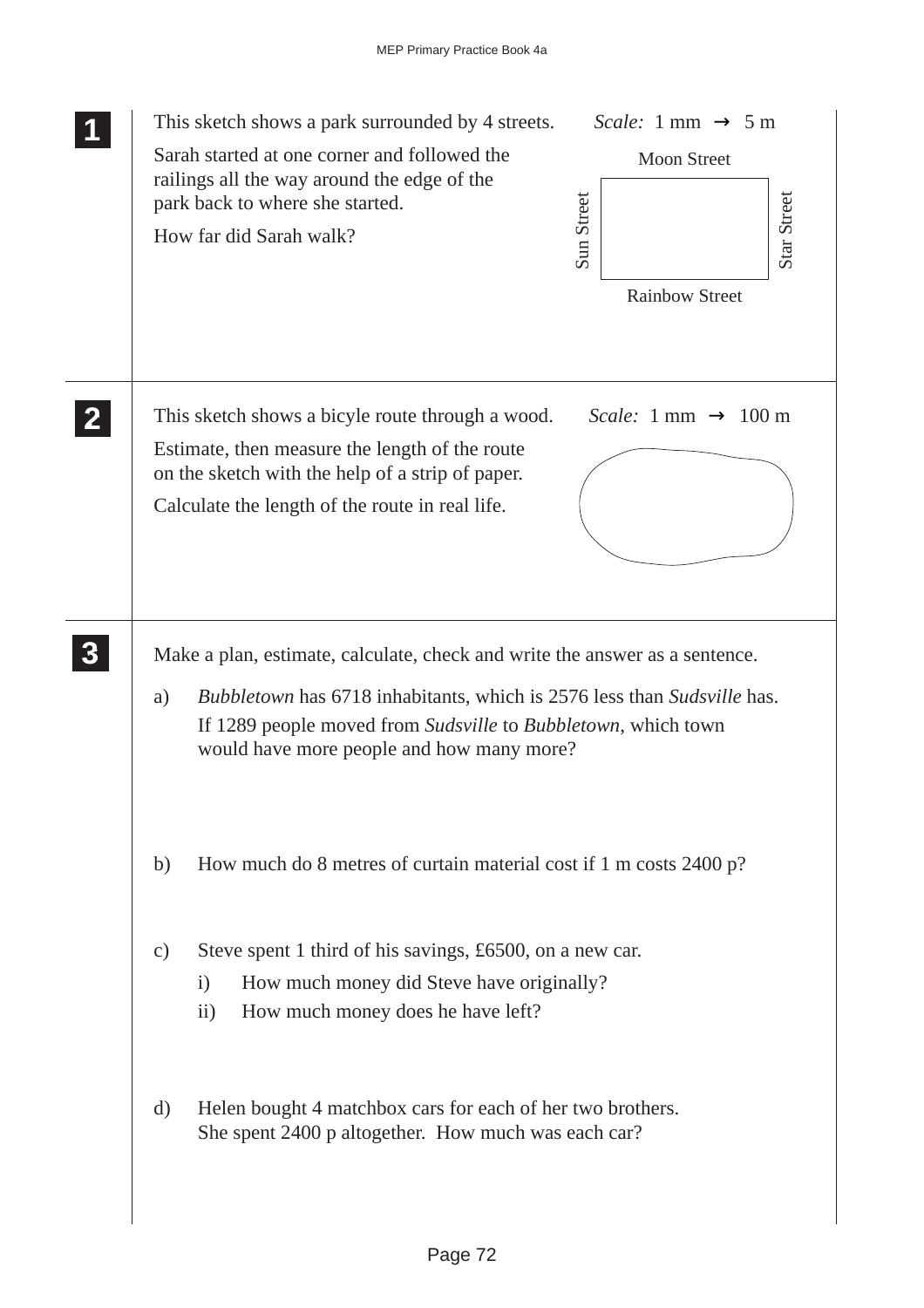**<sup>11</sup>** Underline the important data. Write a plan here. Do the calculation and check it

**1 11** in your exercise book. Write the answer as a sentence here. a) To celebrate the 250th anniversary of a school, 1260 guests were invited to a reception but only 987 attended. How many people did not attend? *Plan:* . . . . . . . . . . . . . . . . . . . . . . *Answer*: . . . . . . . . . . . . . . . . . . . . . . . . . . . . . . . . . . . . . . . . . . . . . . . . . . . . b) In a primary school, 120 pupils went to at least one workshop on Monday and 80 pupils went to at least one workshop on Tuesday. Each pupil went to a workshop at least one. How many pupils might go to this school? *Plan:* . . . . . . . . . . . . . . . . . . . *Answer*: . . . . . . . . . . . . . . . . . . . . . . . . . . . . . . . . . . . . . . . . . . . . . . . . . . . . c) Nine of the same type of machine were put on a weighbridge before being loaded on to a train. The reading on the scale was 8577 kg. The cost of the transport was £171. What did each machine weigh? *Plan:* . . . . . . . . . . . . . . . . . . . . . . . . *Answer*: . . . . . . . . . . . . . . . . . . . . . . . . . . . . . . . . . . . . . . . . . . . . . . . . . . . . Solve these problems in your exercise book. a) Charlie bought 6 kg 720 g of apples. Linda bought 7 kg 150 g more than Charlie. What weight of apples did Linda buy? b) After 5 m 44 cm was cut off a length of ribbon, 6315 mm was left. How long was the ribbon to begin with? c) Alex cycled at the same speed for 7 minutes. How far did he travel if he covered 352 m every minute? d) The valve on a tank was left open by mistake and 8 litres of water flowed out every second. The tank was empty after 547 seconds but in the final second only 2 litres of water flowed out. How much water was in the tank to begin with? Is there enough data to answer the question? If there is, solve it. a) Jenny was born on the 1st of May and weighed 3180 g. On the morning of the 25th of July she weighed 5 kg 615 g. How many days old was she on the 25th of July? How much weight had she put on since she was born? b) They let out 2356 litres of water from a dam on Sunday. On Monday they let out 7105 litres. How much water did they let out during the 2 days? How many litres of water is still in the dam? **2 22 22 3 33 33**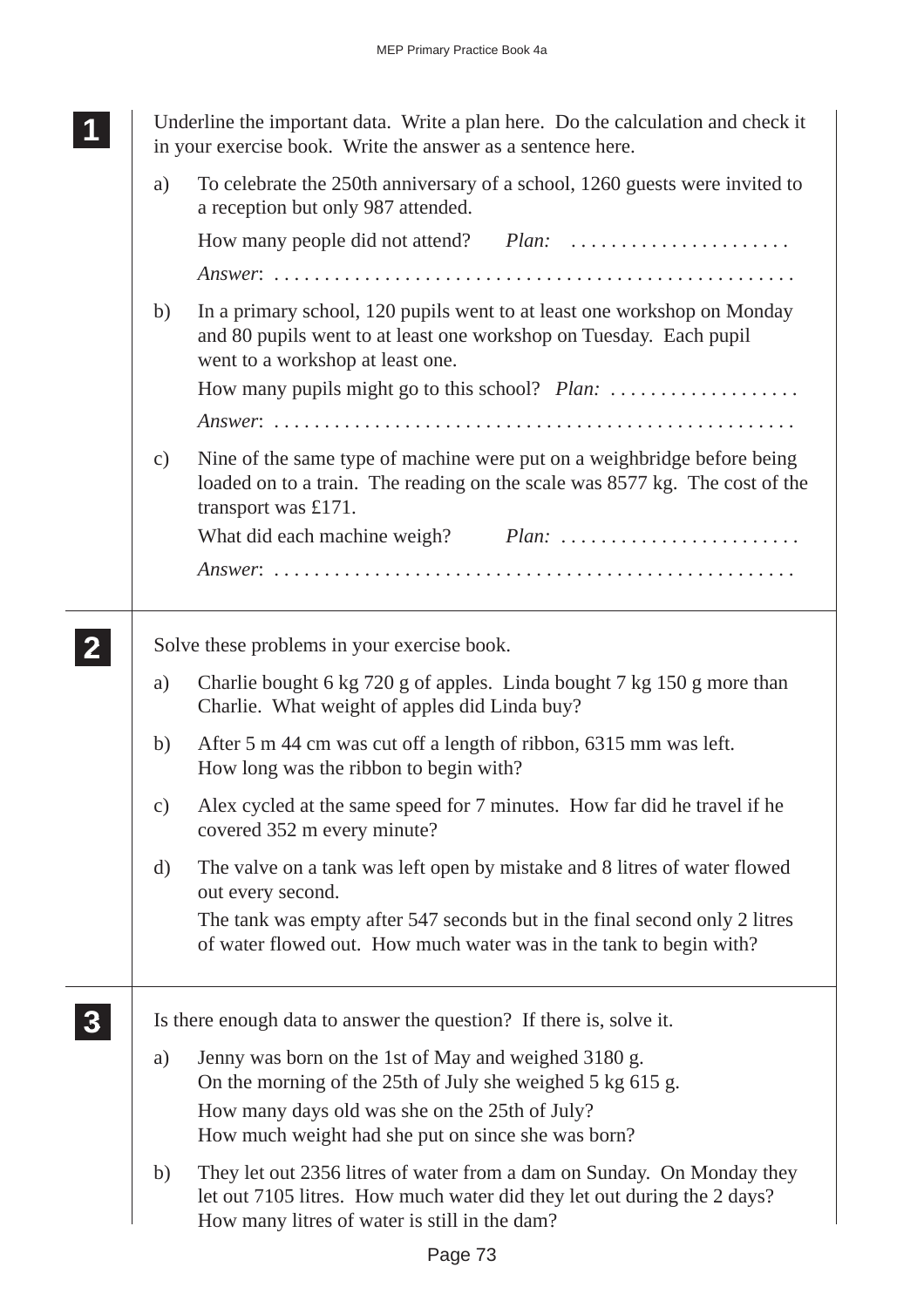**2 22 22** Make a plan, estimate, calculate, check and write the answer in your exercise book.

- a) They put 3800 kg of meat into each of two vans. Then they put an extra 1600 kg of meat into one van and took out 500 kg of meat from the other. How much more meat did one van carry than the other van?
- b) A lorry can carry, at most, 2100 kg of wood. How much wood could have been moved by the lorry after it has made 9 journeys?
- c) In an orchard, 8706 kg of apples and 6954 kg of pears were picked. The apples were put into nets which could hold 8 kg each. The pears were packed into boxes which could hold 6 kg each. They filled 876 nets of apples and 876 boxes of pears.

Which fruit did they have more of left over? How much more?

- d) Leslie has saved £2856 and Ann has saved 6 times that amount. How much money does Ann have?
- e) Emma has £3756 in her bank account, which is 6 times the amount that David has. How much money is in David's bank account?
- f) This month, Paul has earned £2145, which is 1 seventh of the amount that he had in his bank account at the beginning of the month. How much did he have in his bank account at the beginning of the month?
- g) Chris had saved £16 247. He spent 1 seventh of it on a holiday.
	- i) How much money did he spend on his holiday?
	- ii) How much money does he have left?
- h) A motorcyclist covered 11 064 m in 8 minutes. A cyclist covered 2290 m in the same time.

How much further did the motorcyclist travel than the cyclist?

Write T in the box if you think the statement is true and F if you think it is false.

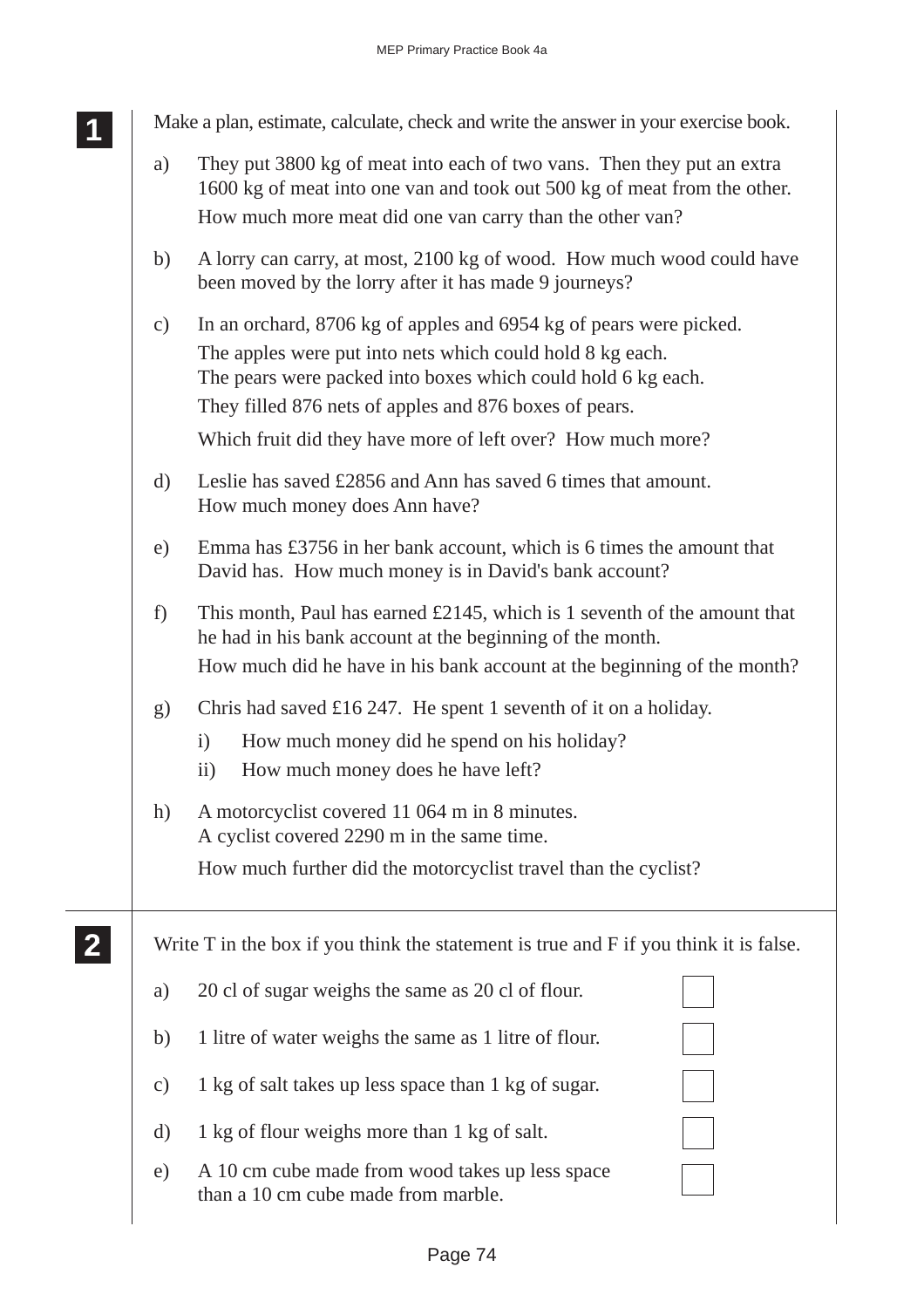|   | Do the calculations.                                                                                                                                                                                                                                                                                                                                                           |  |  |  |  |
|---|--------------------------------------------------------------------------------------------------------------------------------------------------------------------------------------------------------------------------------------------------------------------------------------------------------------------------------------------------------------------------------|--|--|--|--|
|   | a)                                                                                                                                                                                                                                                                                                                                                                             |  |  |  |  |
|   | b)                                                                                                                                                                                                                                                                                                                                                                             |  |  |  |  |
|   | 1 hour 25 minutes $+ 2$ hours 45 minutes $= \ldots \ldots \ldots \ldots \ldots \ldots \ldots$<br>$\mathbf{c})$                                                                                                                                                                                                                                                                 |  |  |  |  |
|   | d)                                                                                                                                                                                                                                                                                                                                                                             |  |  |  |  |
|   | $(2 \text{ litres } 450 \text{ ml}) \times 2 = \dots \dots \dots \dots \dots \dots \dots \dots \dots \dots \dots \dots \dots$<br>e)                                                                                                                                                                                                                                            |  |  |  |  |
|   | $(4 \text{ litres } 50 \text{ ml}) \div 3 = \dots \dots \dots \dots \dots \dots \dots \dots \dots \dots \dots \dots \dots \dots$<br>f)                                                                                                                                                                                                                                         |  |  |  |  |
|   | $(2 \text{ hours } 43 \text{ minutes}) \times 2 = \dots \dots \dots \dots \dots \dots \dots \dots \dots \dots \dots$<br>$\mathbf{g}$                                                                                                                                                                                                                                           |  |  |  |  |
|   | $(3 \text{ hours } 18 \text{ minutes}) \div 2 = \dots \dots \dots \dots \dots \dots \dots \dots \dots \dots \dots \dots$<br>h)                                                                                                                                                                                                                                                 |  |  |  |  |
| 2 | Fill in the missing signs. $(>, <, =)$                                                                                                                                                                                                                                                                                                                                         |  |  |  |  |
|   | a) 3060 ( ) 3006 b) 80 ( ) 8000 ÷ 10 c) 21 306 ( ) 21 406 – 100                                                                                                                                                                                                                                                                                                                |  |  |  |  |
|   | d) $476 \times 2$ $\bigcirc$ $320 \times 3$ e) $32178$ $\bigcirc$ $22178 + 1001$ f) $8.5$ $\bigcirc$ $9-\frac{1}{2}$                                                                                                                                                                                                                                                           |  |  |  |  |
|   | Solve the problem in your exercise books.<br>An open-air concert was attended by 2569 people. The organisers had sold 1360<br>adult tickets, 226 children's tickets and the rest were sold to students.<br>How many students could have attended the concert?<br>a)<br>If they actually sold 1100 student tickets, how many people were unable to<br>b)<br>get to the concert? |  |  |  |  |
|   | Fill in the missing numbers.                                                                                                                                                                                                                                                                                                                                                   |  |  |  |  |
|   | $2000 +$ $= 2050$<br>$3000 + 400 +$<br>b)<br>$= 3480$<br>a)                                                                                                                                                                                                                                                                                                                    |  |  |  |  |
|   | $4066  \vert$ = 2066<br>$= 806$<br>$886 -$<br>$\mathbf{d}$<br>c)                                                                                                                                                                                                                                                                                                               |  |  |  |  |
|   | $  +9 = 2849$<br>f) $6271 -  $ $  = 4385$<br>$2000 +$<br>e)                                                                                                                                                                                                                                                                                                                    |  |  |  |  |
|   | Write the numbers as Roman numerals.                                                                                                                                                                                                                                                                                                                                           |  |  |  |  |
|   | 1305 b) 2020 c) 999 d) 652 e)<br>2001<br>a)                                                                                                                                                                                                                                                                                                                                    |  |  |  |  |
|   |                                                                                                                                                                                                                                                                                                                                                                                |  |  |  |  |
|   | 1450 h) 1108 i) 586 j)<br>$2504$ g)<br>1263<br>f                                                                                                                                                                                                                                                                                                                               |  |  |  |  |
|   |                                                                                                                                                                                                                                                                                                                                                                                |  |  |  |  |

Page 75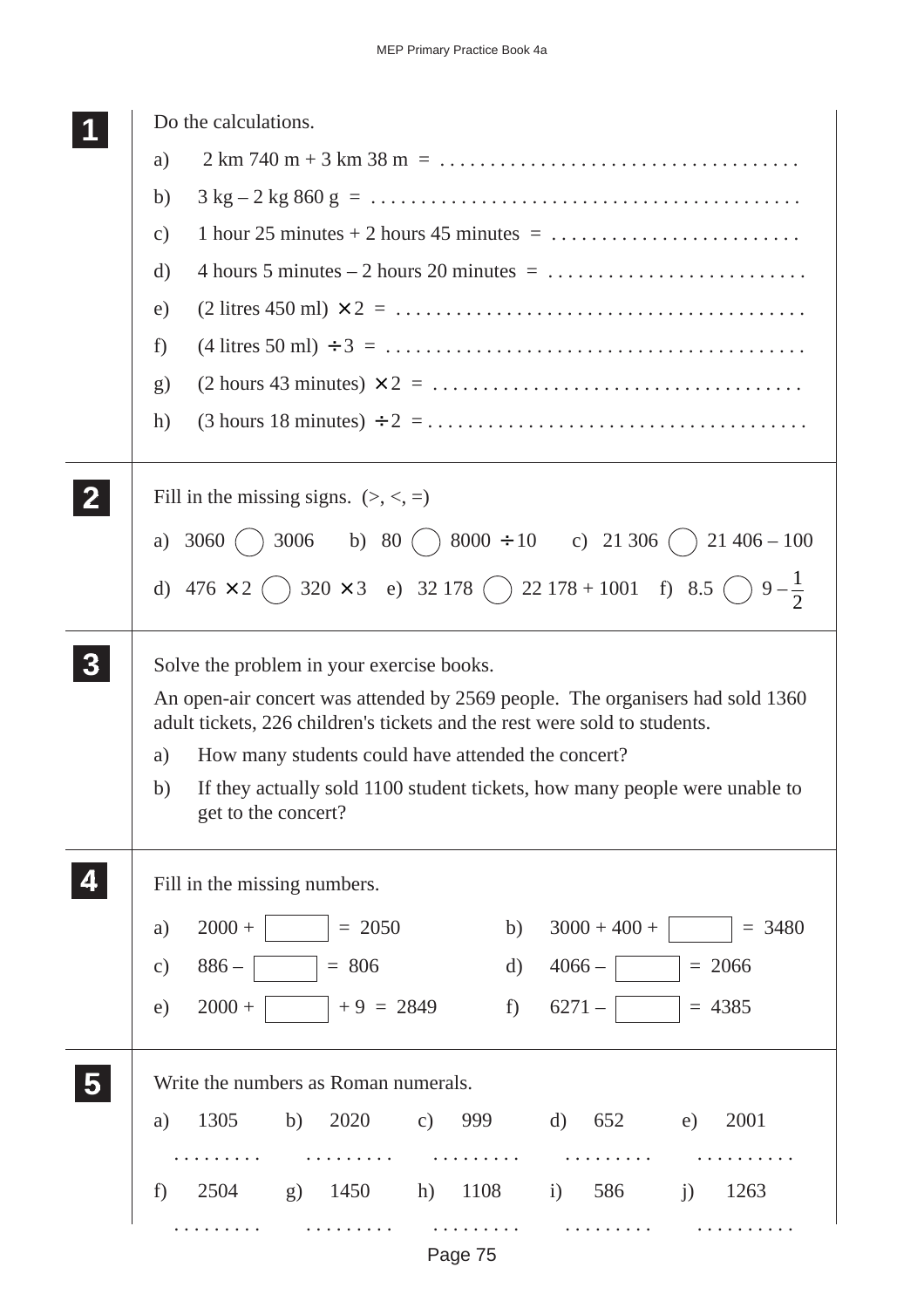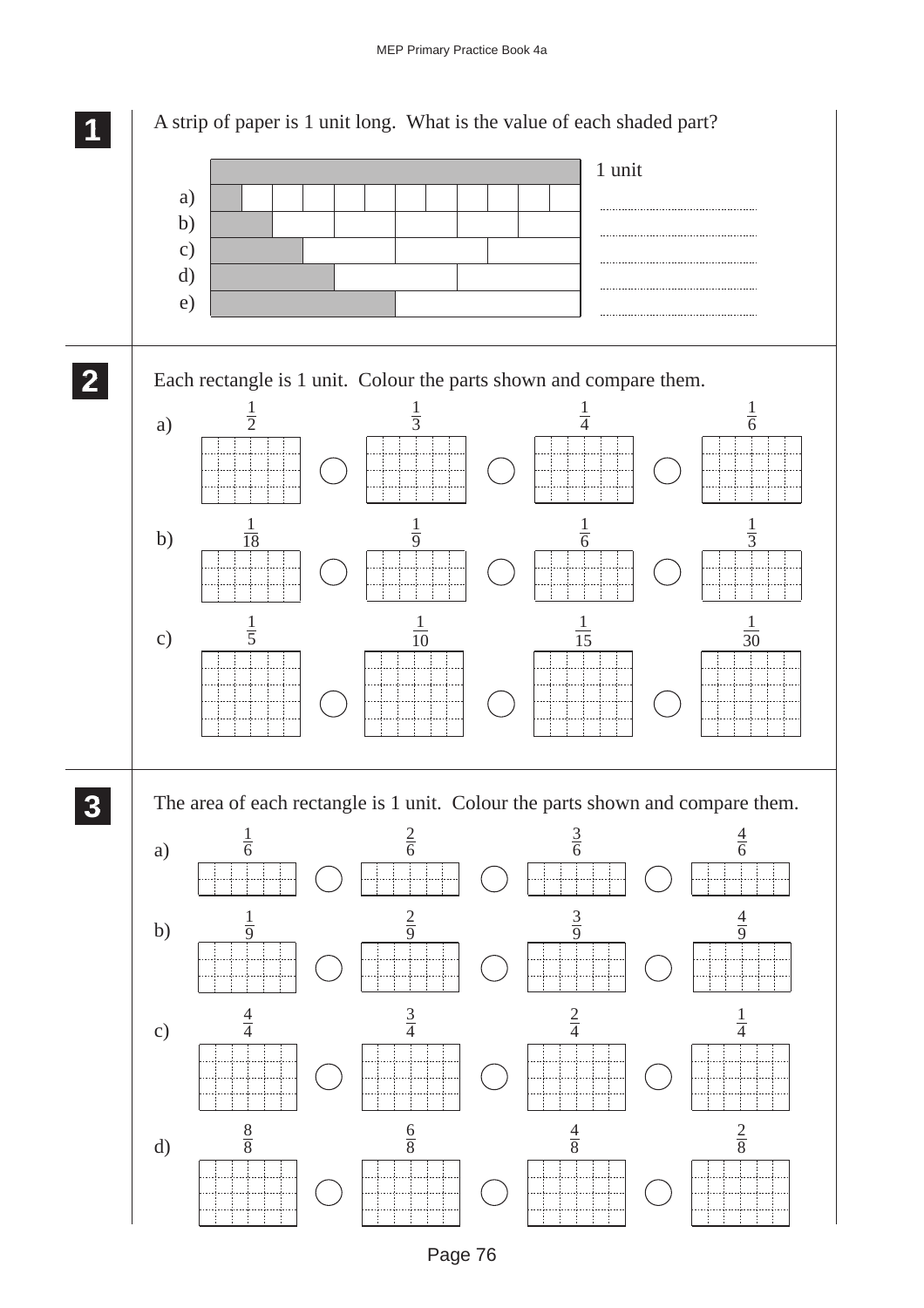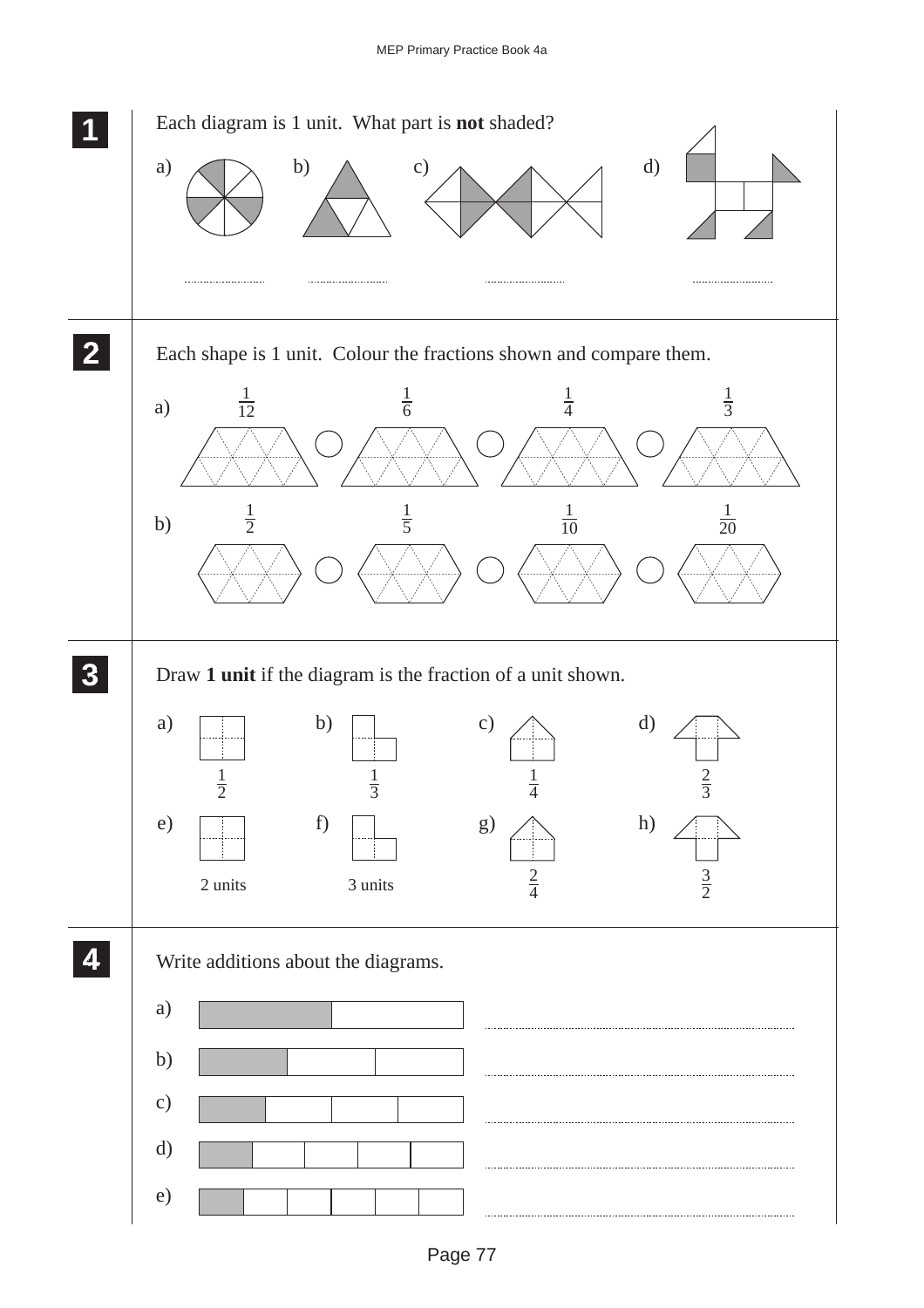**1 11** Each large square is 1 unit. What part of the unit is shaded? Is it more or less **11** than 1 half, or equal to 1 half? Write the fraction and the missing sign. a) b) c) d) e) f) 1 1 1 1 1 1 2 2 2 2 2 2 **2 22** Each shape is 1 unit. Colour the fraction shown above each unit. **22**  $\frac{1}{2}$ 2 3 4  $a)$ 2 2 2 2 3 5  $\frac{1}{3}$  $b)$ 3 3 3  $\frac{4}{10}$  $\frac{10}{10}$ c)  $\frac{2}{10}$ 16  $\frac{18}{10}$ 10 10 **3 33**  $\frac{1}{2}$ **33**  $\frac{1}{4}$   $\begin{array}{|c|c|c|} \hline 3 & 1 \\ \hline \end{array}$   $\begin{array}{|c|c|} \hline 1 & \hline 1 & \hline 1 & \hline 1 & \hline 1 & \hline 1 & \hline 1 & \hline 1 & \hline 1 & \hline 1 & \hline 1 & \hline 1 & \hline 1 & \hline 1 & \hline 1 & \hline 1 & \hline 1 & \hline 1 & \hline 1 & \hline 1 & \hline 1 & \hline 1 & \hline 1 & \hline 1 & \hline 1 & \hline 1 & \hline 1 & \hline$  $\frac{1}{2}$  |  $\frac{3}{2}$  |  $\frac{1}{2}$ 5 8  $2\frac{3}{4}$ V 4 4 4 Join up each fraction to the matching point on the number line. 0 1 2 3 4 **4 44**  $\frac{1}{2}$  litre =  $\Box$  cl =  $\Box$  ml  $\frac{1}{5}$  litre =  $\Box$  cl =  $\Box$  ml  $\frac{1}{2}$  litre = **44** $\frac{5}{2}$  litre =  $\boxed{\phantom{0}}$  cl = 1  $\frac{3}{2}$  litre =  $\begin{bmatrix} \ncl = \n\end{bmatrix}$  cl =  $\begin{bmatrix} \nml \end{bmatrix}$  ml  $\frac{1}{10}$  litre =  $\begin{bmatrix} \ncl = \n\end{bmatrix}$  cl =  $\begin{bmatrix} \nml \end{bmatrix}$  $\frac{1}{100}$  litre =  $\boxed{\phantom{0}}$  cl =  $\boxed{\phantom{0}}$  ml  $\frac{3}{10}$  litre = cl = cl = ml  $\frac{1}{100}$  litre = litre = cl = cl = ml  $\frac{70}{100}$  litre = cl = ml 8 100 100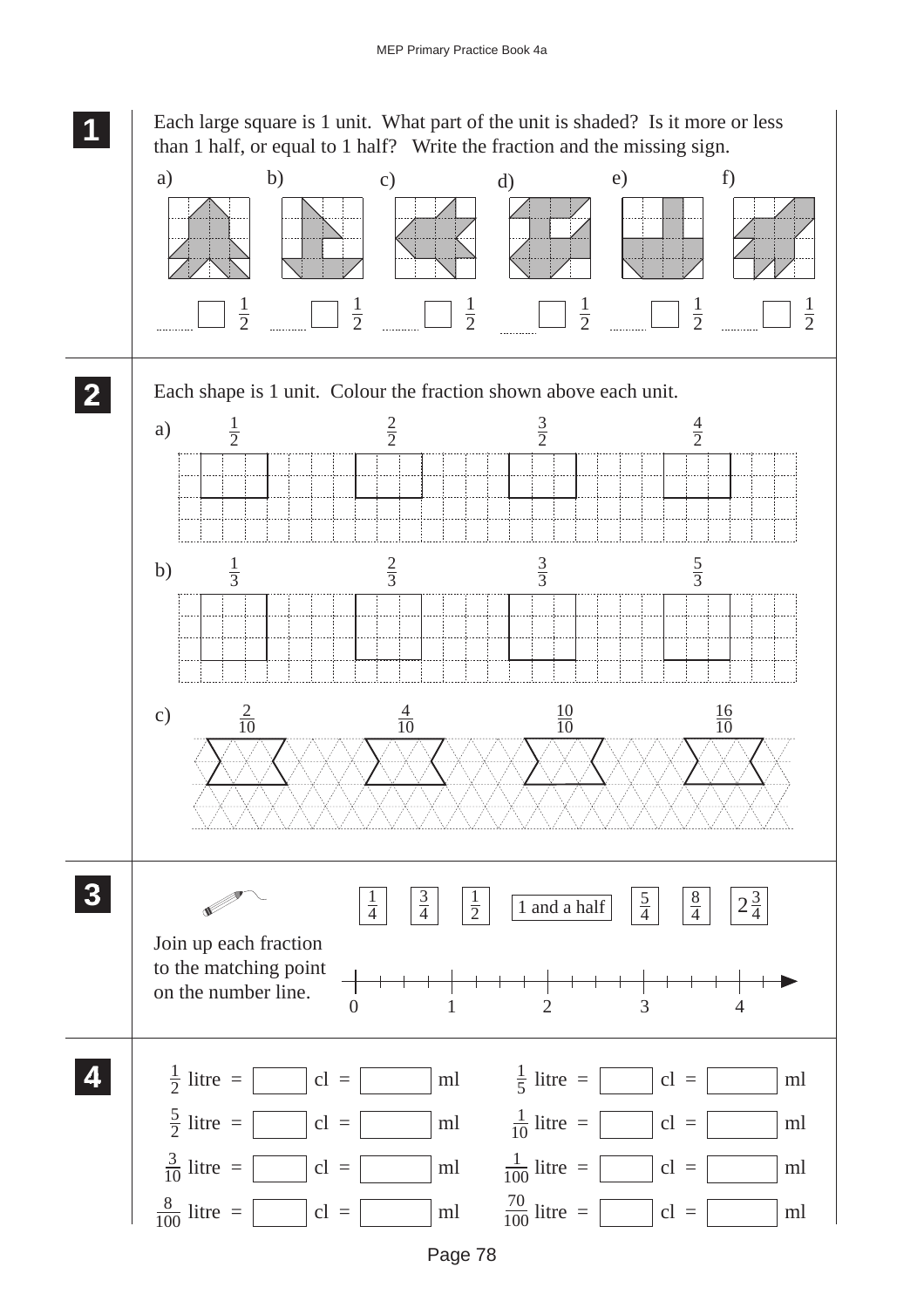Each hexagon is 1 unit. What part of the unit is shaded? Is it more or less than 2 thirds, or equal to 2 thirds? Write the fraction and the missing sign.

 **11**